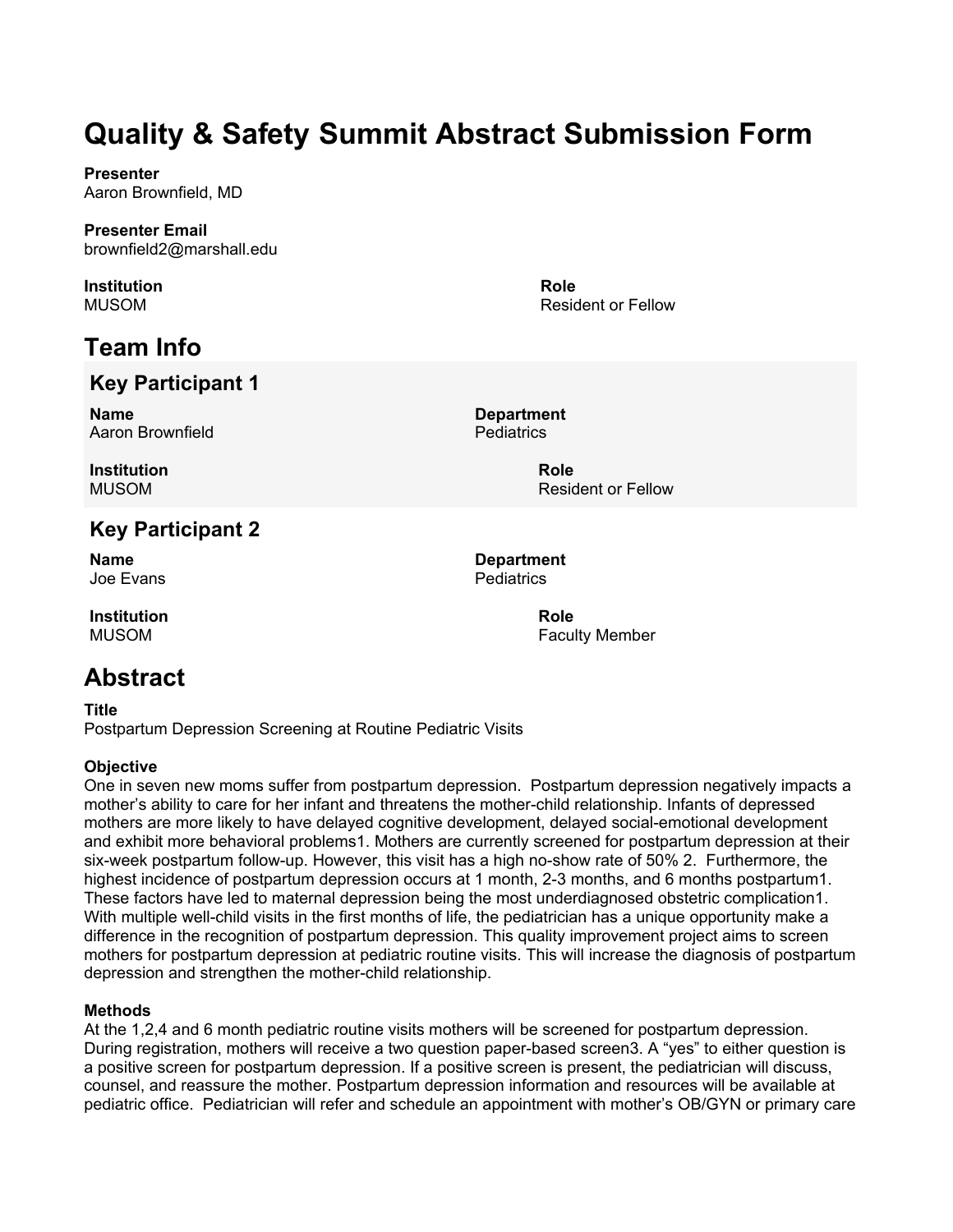provider for further management.

#### **Results**

Positive screens will be recorded and followed within the electronic medical record. Mothers will be followed by their OBGYN or primary care provider for management of postpartum depression. Infants of mothers with postpartum depression can have closer follow-up with the pediatrician for support and encouragement. If successful, screening will be incorporated at satellite Marshall Pediatric offices.

#### **Conclusion**

-Postpartum depression is common and threatens the mother-child relationship.

-Current screening is ineffective at diagnosing postpartum depression.

-Two question paper-based screen at the 1,2,4 and 6 month pediatric routine visits to screen mothers more effectively .

-Pediatrician to discuss, reassure, and refer mother to OBGYN or primary care provider for further care.

-Treatment of maternal depression improves developmental, behavioral and emotional outcomes for infant.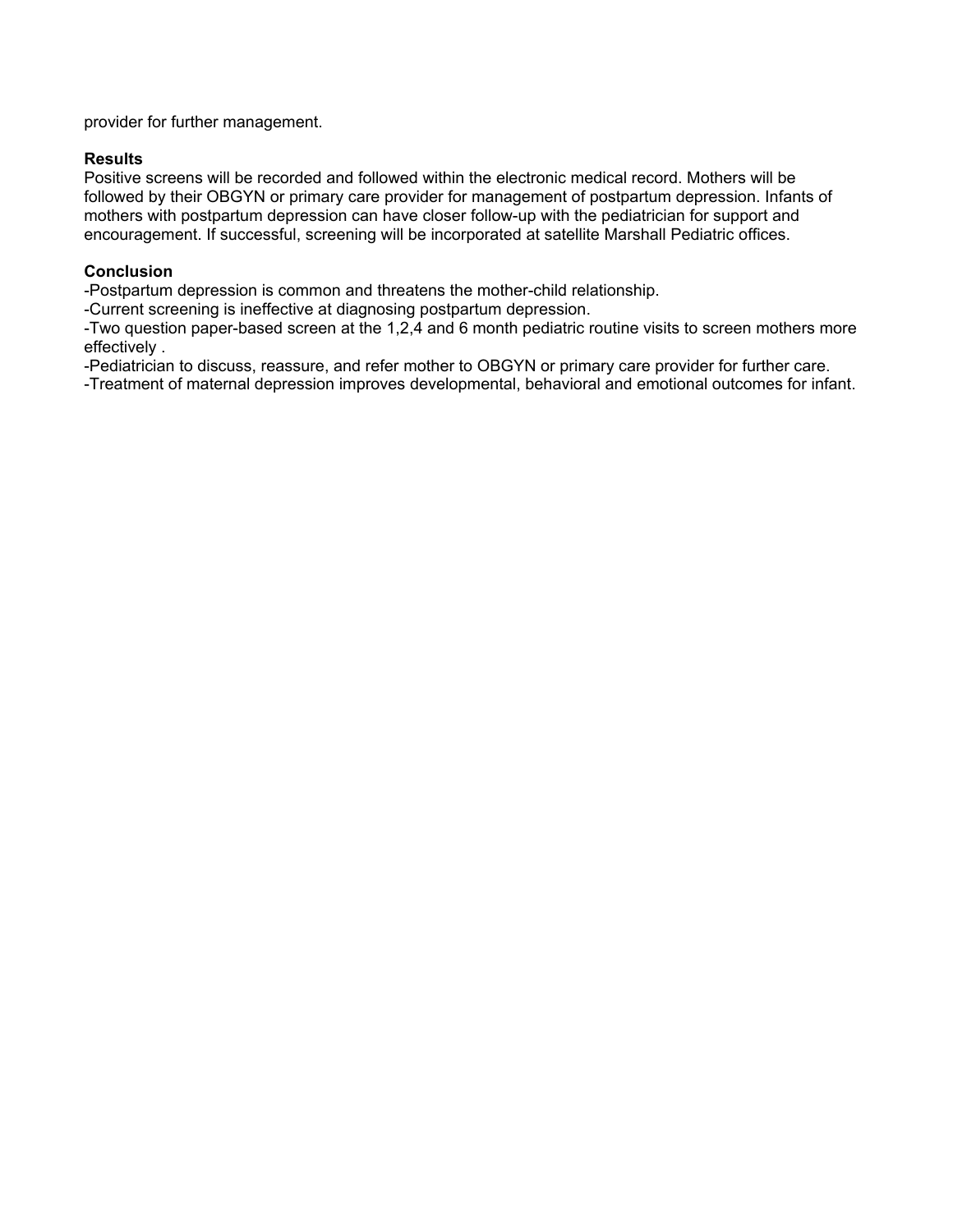**Presenter** Clare Bajamundi, MD

**Presenter Email** bajamundi@marshall.edu

**Institution** MUSOM

# **Team Info**

### **Key Participant 1**

**Name** Clare Bajamundi, MD

**Institution** MUSOM

## **Key Participant 2**

**Name** Ashley Zawodniak, DO

**Institution** MUSOM

## **Key Participant 3**

**Name** Jo Ann Raines

**Institution** MUSOM

### **Key Participant 4**

**Name** James Becker, MD

**Institution** MUSOM

### **Key Participant 5**

**Name** Brian Gallagher, JD, RpD

**Institution** MUSOP

**Role** Resident or Fellow

**Department Psychiatry** 

> **Role** Resident or Fellow

**Department** Internal Medicine

> **Role** Faculty Member

**Department** GME

> **Role** GME

**Department** Family Medicine

> **Role** Faculty Member

**Department** Pharmacy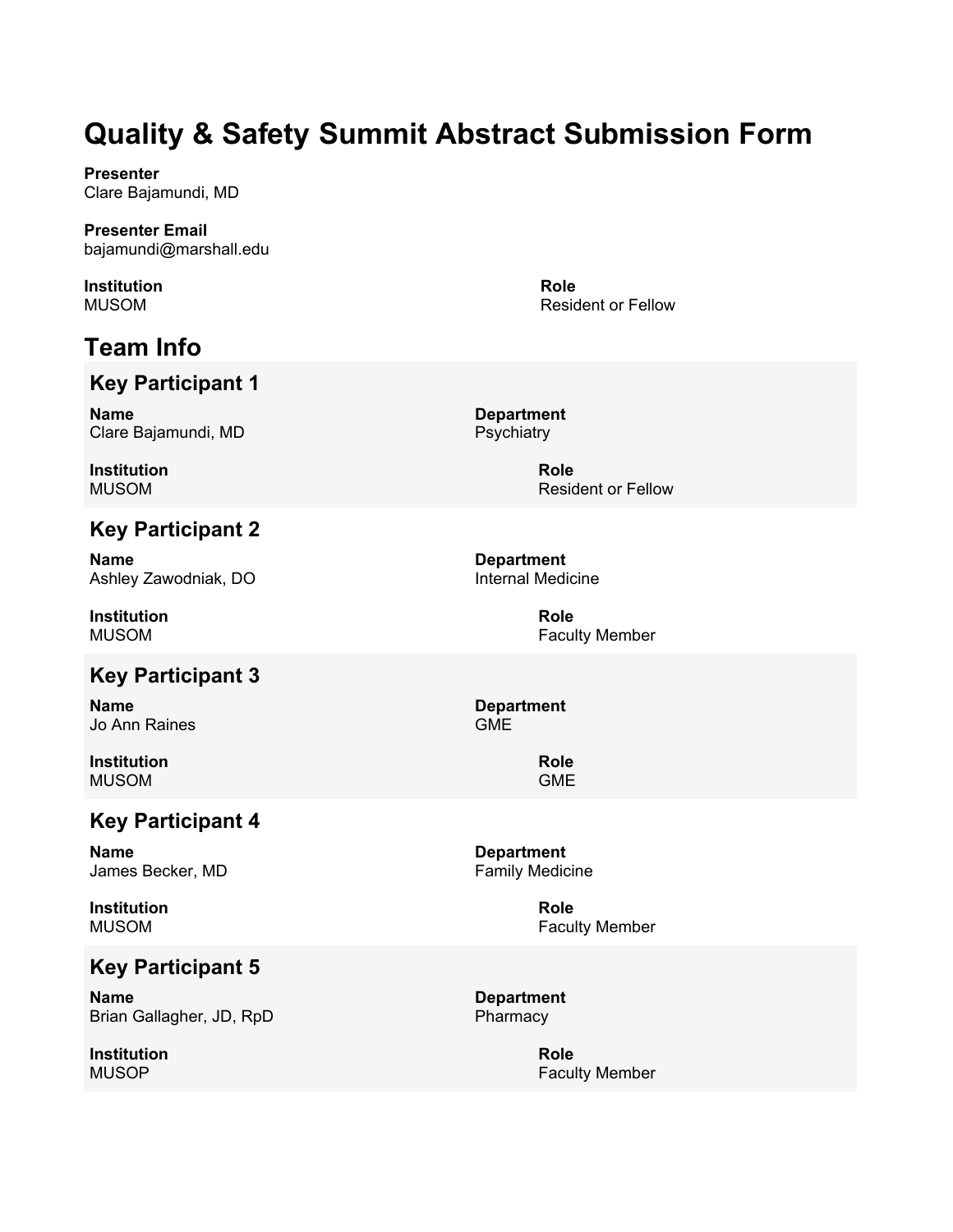## **Key Participant 6**

**Name** Paulette S. Wehner, MD

#### **Institution**

MUSOM

## **Abstract**

**Title**

Resident Attitudes and Practice Behaviors in Opioid Prescribing for Pain Management

#### **Objective**

To determine Resident attitudes and practice behaviors in Opioid Prescribing for Pain Management

#### **Methods**

Survey Monkey was used to survey the School of Medicine's 194 eligible trainees. The same survey was also sent to the Residency and Fellowship Program Directors and Associate Program Directors to assess their perception on residents' attitudes and prescribing behaviors.

#### **Results**

Residents expressed comfort confronting patients displaying abuse/misuse behaviors (5%) and obtaining urine drug screening (66%) but lacked knowledge of opioid abuse and misuse screening tools (63%). Resident also indicated they did not have a high level of comfort in accessing the board of pharmacy records prior to prescribing opioids (49%). Almost half reported caring for 21 or more patients with substance abuse disorders over past 6 months.

#### **Conclusion**

Residents' comfort level with prescribing and initiating opioids for chronic pain management is less than perceived by PDs.

Residents described their knowledge base ranging from none to moderate. More structured opioid prescribing education is needed. Our survey discovered residents wrote 352 opioid prescriptions in Dec. 2016 alone. Further study is needed to determine

residency specific curriculum pertaining to opioid prescribing and we plan on surveying program directors.

**Department** Cardiology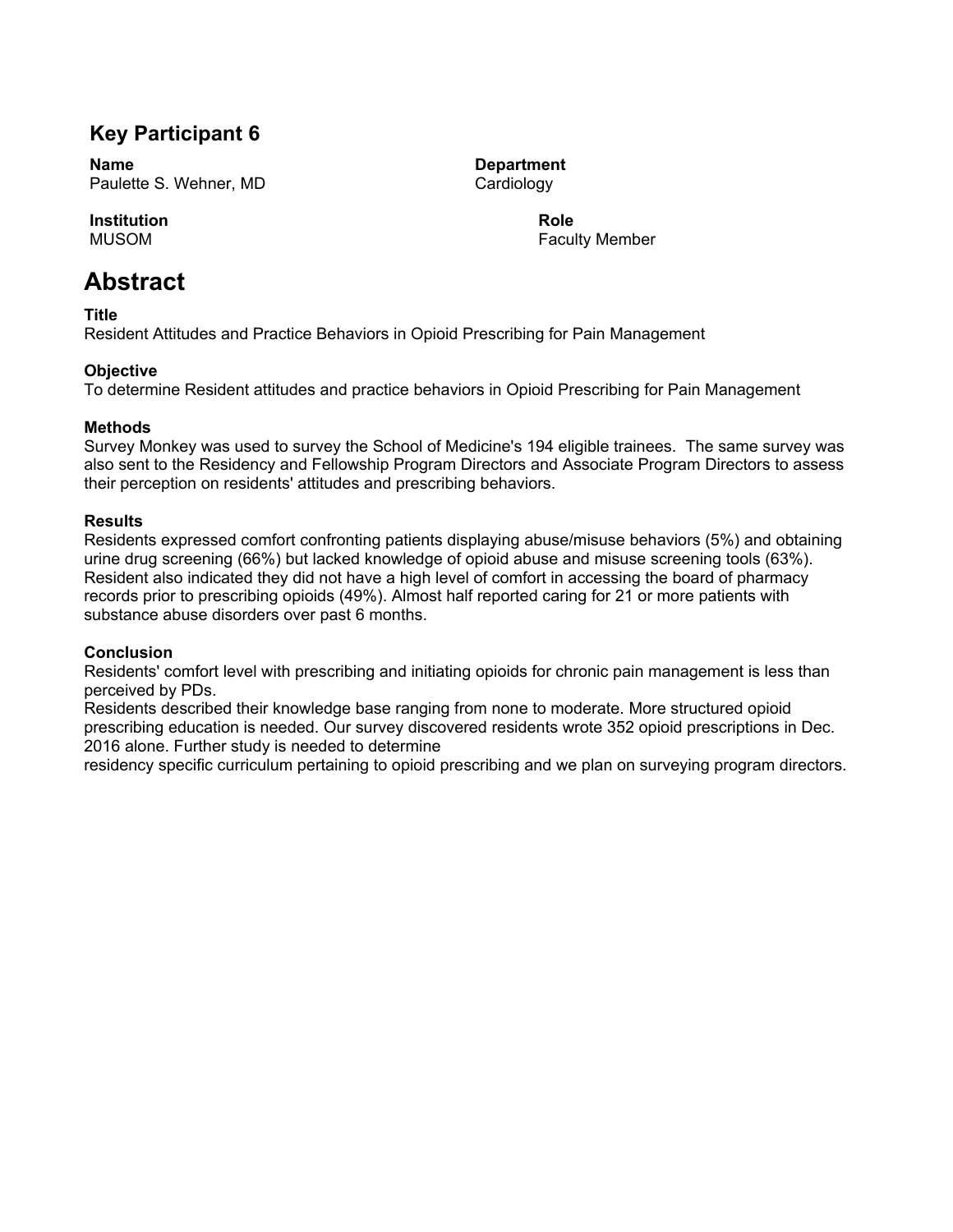**Presenter** Fikirte Feleke

**Presenter Email** felekef@marshall.edu

**Institution** MUSOM

**Role** Resident or Fellow

## **Team Info**

## **Key Participant 1**

**Name**

Dr Fikirte Feleke M.D. AND Dr Christine Gilkerson.MD // Dr.Teshome Gebrmichael, MD // Dr Binyam Gebremedhin M.D. // Dr Fethia Alfakeri

**Institution**

MUSOM

## **Abstract**

#### **Title**

Adult Meckel's Diverticulum

#### **Objective**

Introduction

Here we present a case of a 58yo male patient who presented twice to the hospital with bleeding per rectum that ultimately proved by pathology to be Meckel's diverticulum

#### **Methods**

#### Case Presentation

A 58 year old male patient presents to the hospital twice over one week period with bleeding per rectum. The patient initially had a melenotic stools and had EGD and colonoscopy done showing a normal colon and superficial duodenal ulcer with duoadenitis and gastritis. The patient was then discharged the next day with follow up as an outpatient with gastroenterology. But Patient returned 5 days later with a 4 gram drop in hemoglobin and several bloody bowel movement that required multiple blood transfusion. The patient had repeat EGD and colonoscopy done . colonoscopy showed bleed throughout the colon, at this time the terminal ileum was intubated about 20-25 cm and noted a dark blood coming down from the small bowel consistent with small bowel bleed. Therefore a scan with labeled RBC ordered and showed small bowel acute GI bleed . Then examination of the small bowel with CT angiogram was ordered for possible embolization by interventional radiology but it showed no significant stenosis or bleeding. Hence surgical team was consulted and had performed explorative laparotomy and bowel resection. It was discovered that patient had a small bowel diverticulum approximately 45-50 cm from the ileocecal valve. Pathology was consistent with a Meckels diverticulum (see fig.1 ) and felt this was the cause of patients bleeding. Patient postoperatively was observed in intensive care unit with serial monitoring of his hemoglobin and hematocrit , hemoglobin stabilized . Patient slowly progressed to recovery –Nasogastric tube was removed and started on clear liquids and later advanced to regular diet , had regular bowel movements and finally discharged home.

Internal Medicine

**Department**

**Role** Resident or Fellow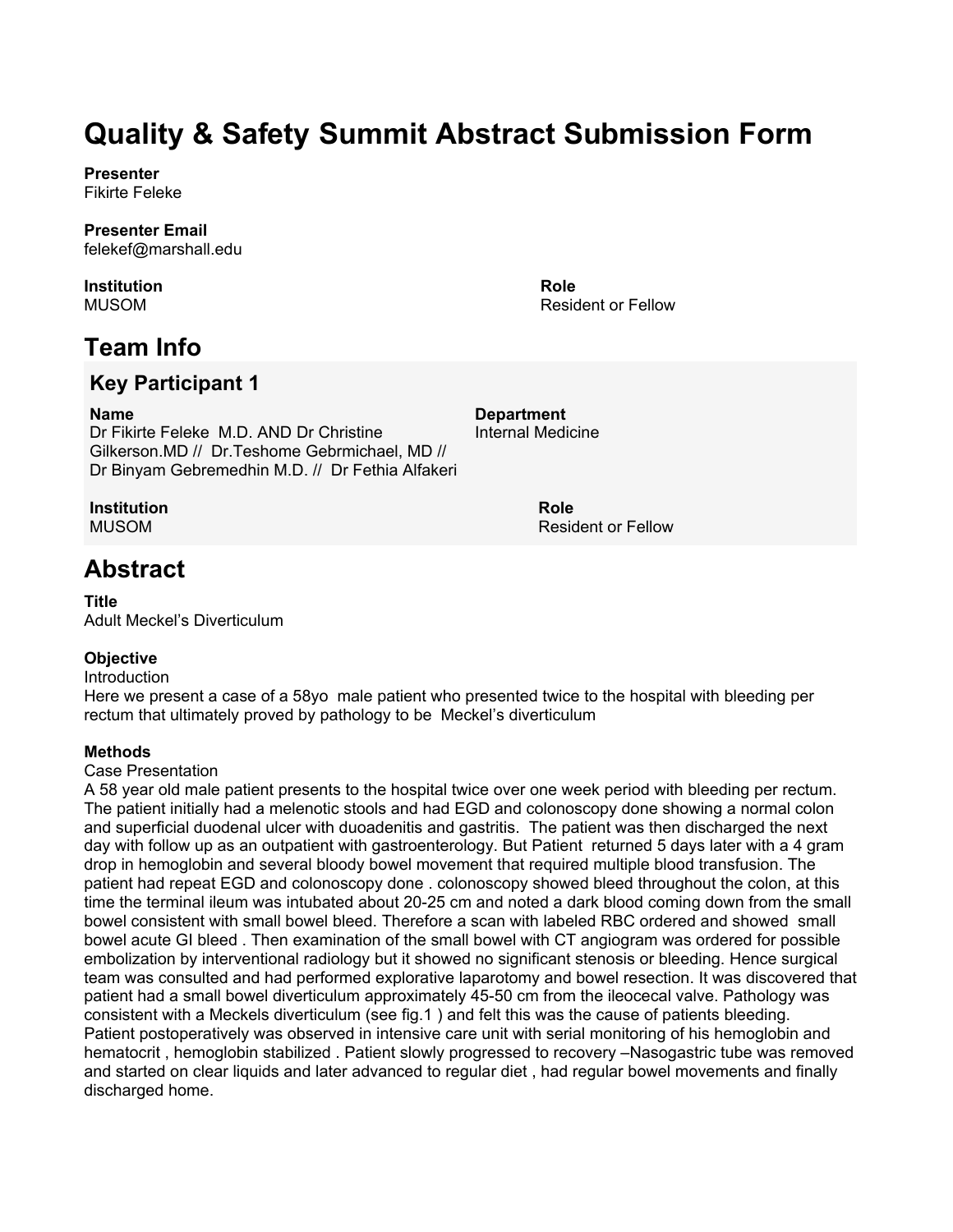#### **Results**

#### **Discussion**

This case shows that occult GI bleeding may often present a diagnostic challenge to the physician. Many patients have extensive studies without a definitive diagnosis. When results of upper and lower endoscopies are negative, the next appropriate area to examine is the small bowel. Indeed, small bowel lesions are responsible for chronic GI blood loss in a small but significant group of patients. In an adult patient, such as the one presented here, lesions likely to be found include small bowel tumors, Crohn's disease, vascular ectasias, and/or Meckel's diverticulum. Although a Meckel's diverticulum is most often seen in patients less than 2 years of age, a case has been reported in a patient 93 years old.[5] Hence higher clinical suspicion with wide array of investigation modalities might help in reaching a diagnosis of occult GI bleeding. In our pt , he has an overt bleeding with drop in hemoglobin which was proven with the tagged RBC scan and intubation in colonoscopy. Interestingly, Angioembolization was impossible. Therefore pt has to undergo laparoscopy.

In addition, it is of benefit to mention that Pt with Meckel's diverticulum who have been found to be symptomatic with Gastrointestinal bleeding might need to undergo small bowel resection with removal of the diverticulum.

#### **Conclusion**

#### **Conclusion**

In adults, Meckel's Diverticulum should be suspected as the cause of occult gastrointestinal bleeding as demonstrated in this case when a patient has Gastrointestinal bleeding with negative upper and lower scopes and continued bleeding .

In adults Meckel's Diverticulum is usually not considered in the differential diagnosis but our case showed that Meckel's diverticulum can indeed cause GI bleed in adults and this has been proven after pt had underwent explorative laparotomy and pathology had confirmed Meckel's diverticulum as the source of GI bleeding.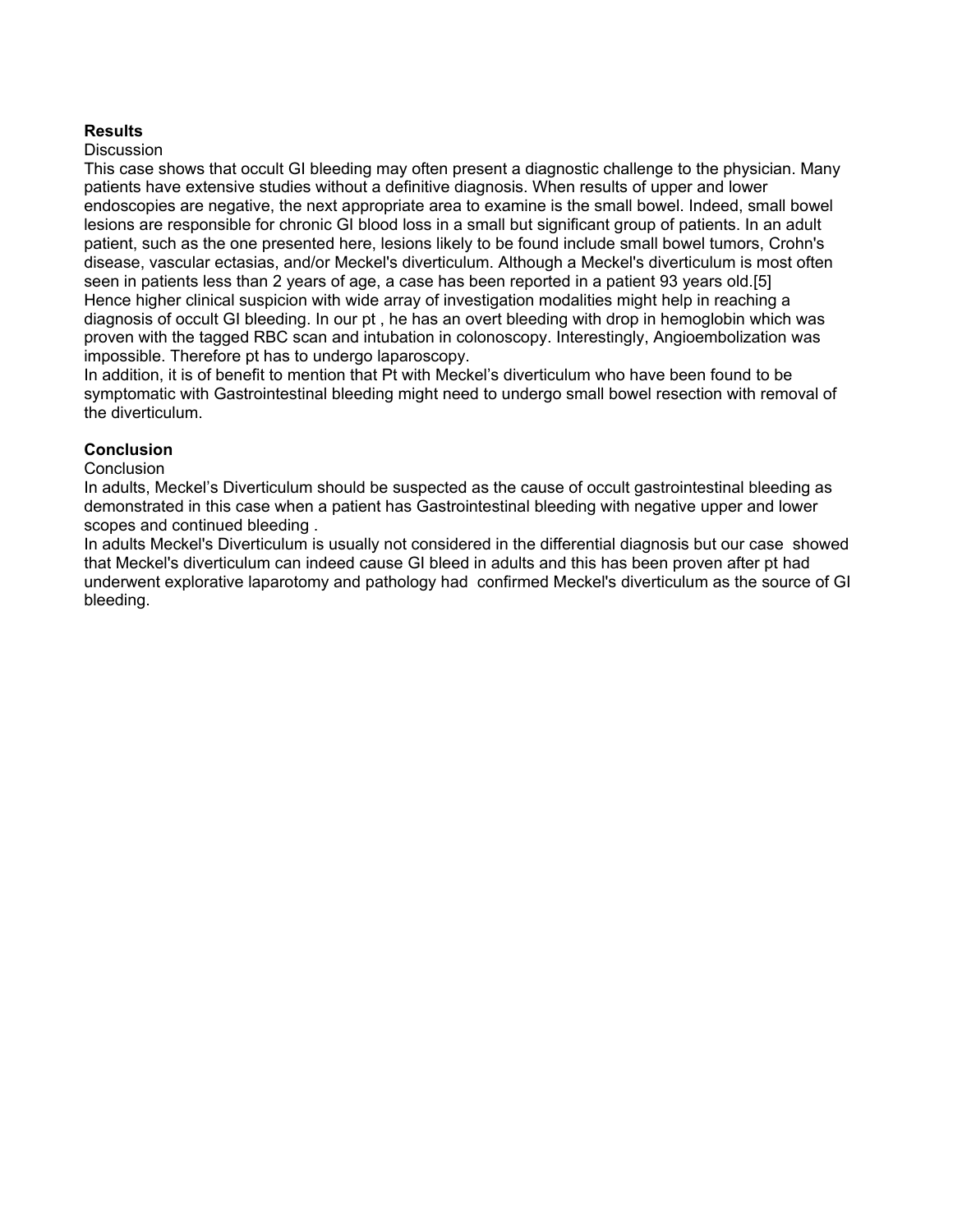**Presenter** Eric Dennis MD

**Presenter Email** dennise@marshall.edu

**Institution CHH** 

# **Team Info**

## **Key Participant 1**

**Name** Dr. Ali Oliashirazi MD

**Institution** MUSOM

## **Key Participant 2**

**Name** Eric Dennis MD

**Institution** MUSOM

## **Key Participant 3**

**Name** Kristie Kelley RN

**Institution** CHH

## **Key Participant 4**

**Name** Ammar Qureshi MD

**Institution CHH** 

## **Key Participant 5**

**Name** Milad Modarresi MD

**Institution** CHH

Resident or Fellow

**Role**

**Department Orthopaedics** 

> **Role** Faculty Member

**Department Orthopaedics** 

> **Role** Resident or Fellow

**Department Orthopaedics** 

> **Role** CHH Employee

**Department Orthopaedics** 

> **Role** Resident or Fellow

**Department Orthopaedics** 

> **Role** Resident or Fellow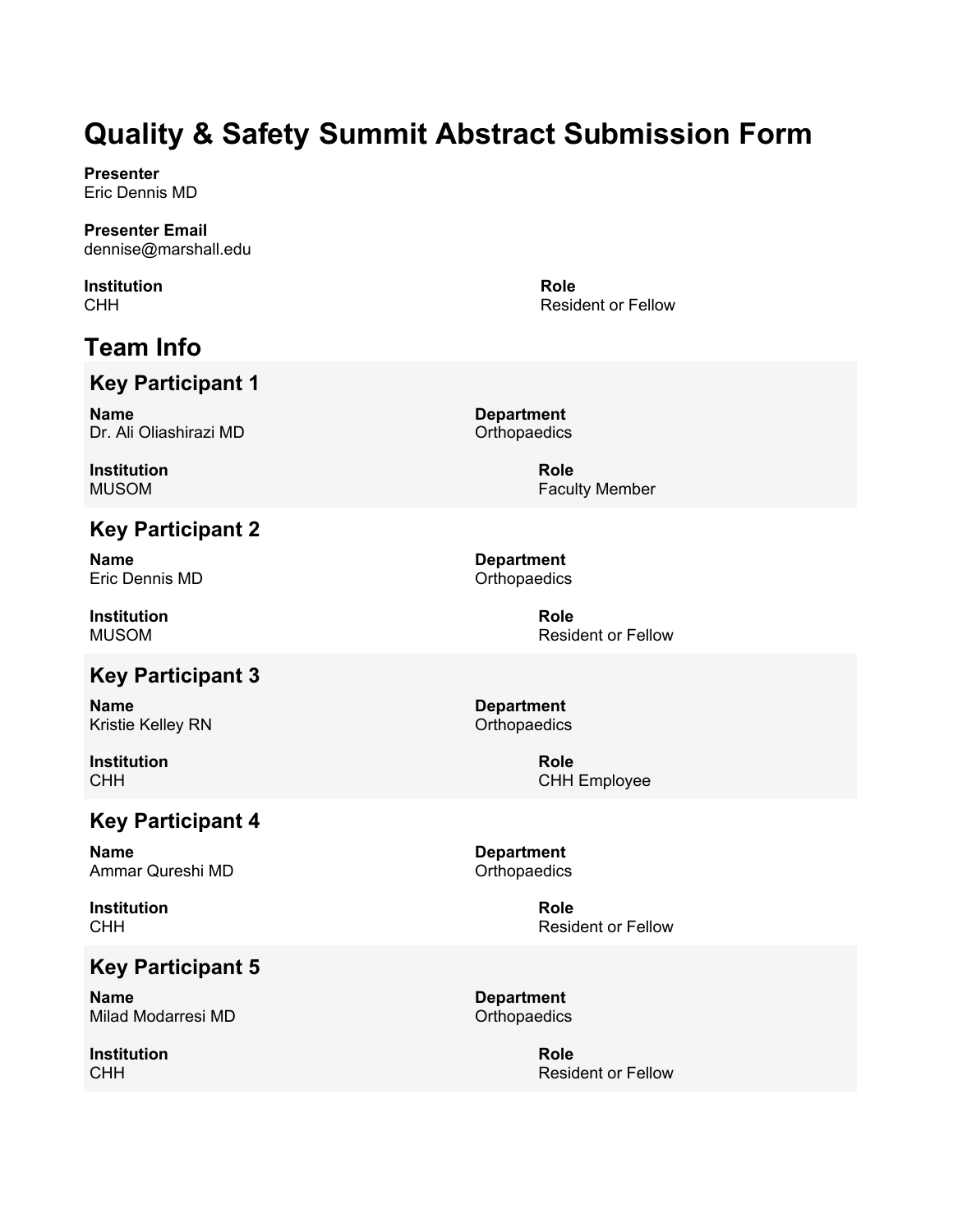## **Key Participant 6**

**Name** Rodrigo Aguilar MD

**Institution CHH** 

## **Key Participant 7**

**Name** Ali Sina Shahi MD

**Institution** MUSOM

**Department Orthopaedics** 

> **Role** CHH Employee

**Department**

**Role** Resident or Fellow

# **Abstract**

#### **Title**

Comparative analysis of complication and readmission rates of total joint arthroplasty patients who attended preoperative joint education with a patient champion

#### **Objective**

Our objective in this study was to evaluate the attendance of family or friend (patient's Champion) with patient as a risk factor. We believe by having a patient champion present in the pre-op educational classes, there will be lower rates of complication and readmission.

#### **Methods**

Retrospective chart review of patients undergoing primary elective hip or knee replacement at Cabell Huntington Hospital, from January 2010 to March 2016 was done. Patients with any kind of fracture leading to emergency surgery to correct the defect were excluded. Data was gathered from Cerner and crossed over with CME software in order to find the number of patients that had undergone any kind of complications or readmissions (either in CHH or any other hospital). Records of patient attendance to joint class sessions were accessed and cross referenced with our data as well. Regression analysis was done using SAS software. Chi-square was used to calculate the significance.

#### **Results**

There were a total of 997 (662 females and 335 males) patients participating in this study. our patient population were 65 years and above. In the patients undergoing a total hip replacement 3.4% (n=5) suffering a complication attended the joint class with a champion as compared to no complications in the group attending the class alone. In the knee cohort, 0.59% (n=2) who suffered a complication attended the class alone as compared to 1.6% ( $n=7$ ) who attended with a champion ( $p= 0.19$ ). The length of stay was statistically significantly lower in the patient population attending the class alone (p=0.001).

#### **Conclusion**

While our results showed that complication rates were lower for the patients attending the classes alone, the results were not statistically significant. This doesn't agree with our initial hypothesis; we believe this to be a Type II error. This is due to the low total number of patients presenting with complications and readmissions who had their procedure done in CHH. Our results could be used as preliminary data for larger multicenter designed future studies.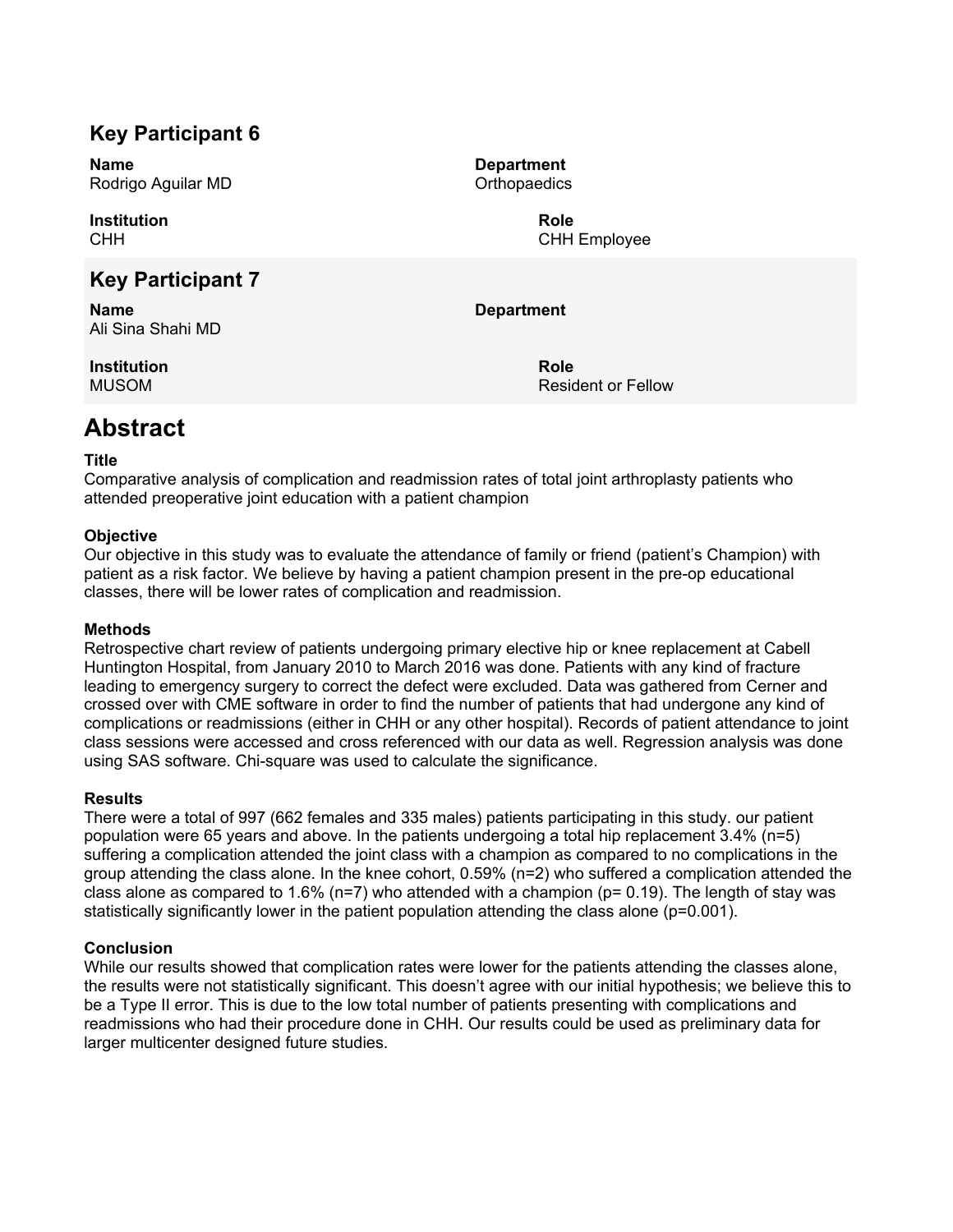**Presenter** Haris Kalatoudis, MD

# **Presenter Email**

kalatoudis@marshall.edu

**Institution** MUSOM

# **Team Info**

## **Key Participant 1**

**Name** Haris Kalatoudis **Department Pulmonary** 

**Role**

**Role**

Resident or Fellow

Resident or Fellow

**Institution** MUSOM

## **Abstract**

#### **Title**

Comparison of Clinical Decision Support Tools in Venous Thromboembolism in a Rural and Urban-Cluster **Hospital** 

#### **Objective**

There is a real need to improve patient safety and reduce system-wide health care cost when evaluating for pulmonary embolism (PE). By addressing the over-utilization of diagnostic testing with D-dimers and computer topographic pulmonary angiography (CTPA), there is a potential in reducing waste and improving care. The PIOPED and Christopher studies were landmark trials that effectively established a simple clinical decision tool using Wells Criteria, D-dimer and CTPA. Adherence to this has demonstrated a cost-effective means to risk stratify patient care. Non-adherence can result in unnecessary imaging and inappropriate ordering of D-dimer where the test is not useful. Without protocol-driven care plans, it is difficult to ascertain an institution's success in the utilization of current guidelines. This study evaluates the compliance of current ACP guideline-based management within Pleasant Valley Hospital and Cabell Huntington Hospital.

#### **Methods**

With IRB approval, a retrospective review of 1220 patients who presented to the ED at PVH (n=610) and CHH (n=610) from 2014 to 2016 was performed. Patients who had an initial D-dimer test ordered in the ED were included. Exclusion criteria include patients who were directly admitted to the hospital, complained of lower extremity-only symptoms, are allergic or have an adverse reaction to contrast, and have a history of chronic kidney disease. Demographics and data points specific to Wells Criteria and Pulmonary Embolism Rule-out Criteria (PERC), such as D-dimer results and imaging studies, were obtained. Patients were then classified into low, intermediate and high risk based on Wells Criteria. Low risk group were divided further into PERC positive and negative groups. Patient managements were recorded to determine if they followed ACP guidelines.

SPSS (v20) was used for analysis.

#### **Results**

Overall compliance rate is 51.1% [312, (CI, 95% 0.47-0.55)] and 62.3% [380, (CI, 95% 0.58-0.66)] at CHH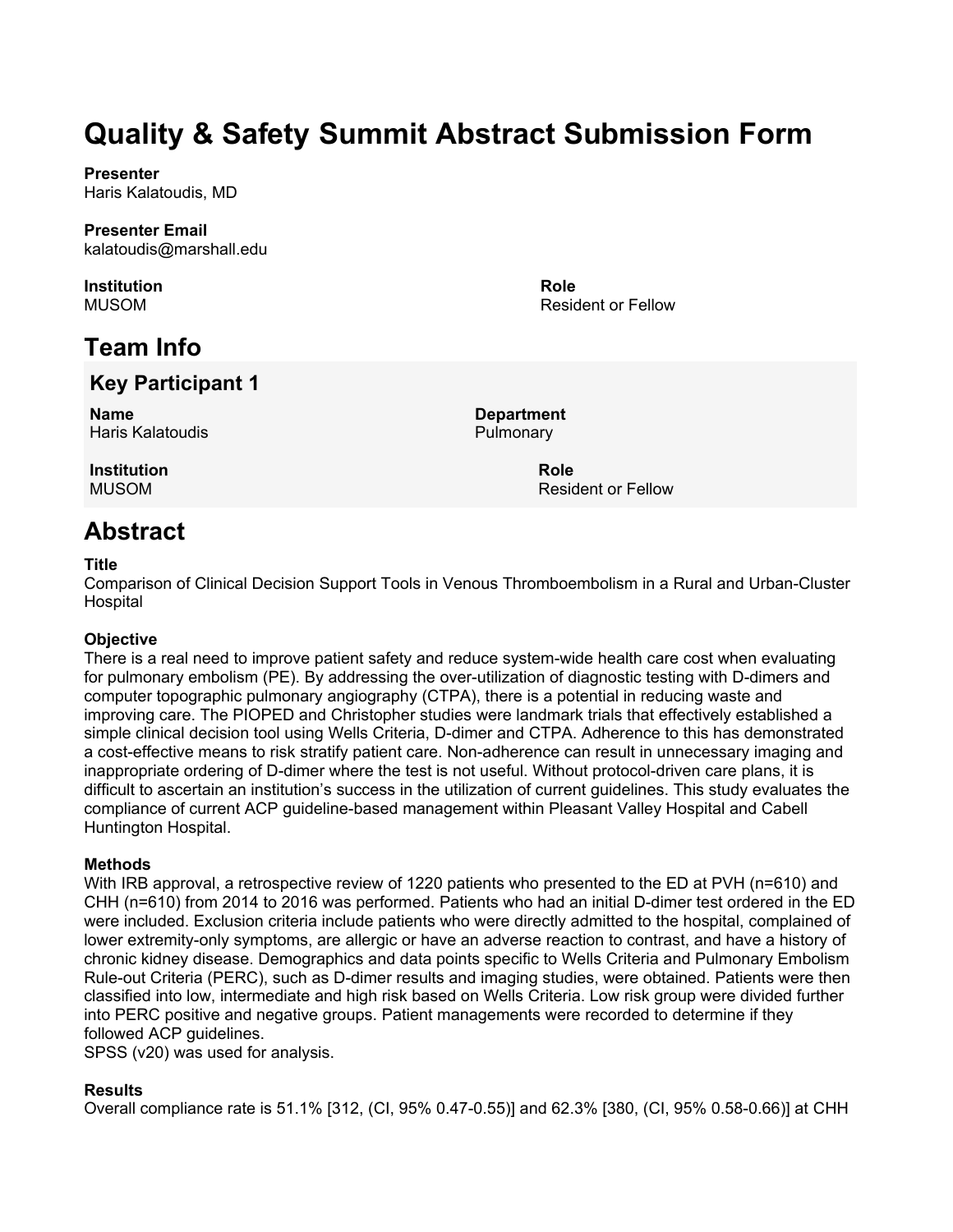and PVH respectively. The appropriate use of D-dimer testing is 60.8% [371, (CI, 95% 0.57-0.65)] at CHH and 84.1% [513, (CI, 95% 0.81-0.87)] at PVH. If both hospitals applied PERC to Wells Criteria, 237 (38.8%) of D-dimers at CHH and 96 (15.7%) at PVH could have been avoided. If applying ACP guidelines, 62 (39%) of 159 CTPA at CHH and 50 (31.3%) of 160 at PVH could have been avoided. When comparing the two hospitals, PVH did significantly better for appropriately utilizing D-dimer testing [p<0.001, (CI, 95% 0.19-0.28)] and ACP guidelines in evaluation of PE [p<0.001, (CI, 95% 0.06-0.17)].

#### **Conclusion**

As seen in our data, an Appalachian rural hospital outperformed an academic teaching hospital. However, clinical decisions utilizing guideline-based evaluation and diagnosis of pulmonary embolism is lacking in both facilities. There remains significant improvement in following clinical decision tools and diagnostic work-up to safely treat our patients. The next step in quality improvement includes offering educational seminars to increase awareness of current guidelines. Ultimately, the goal is to embed clinical decision support tools within the EMR.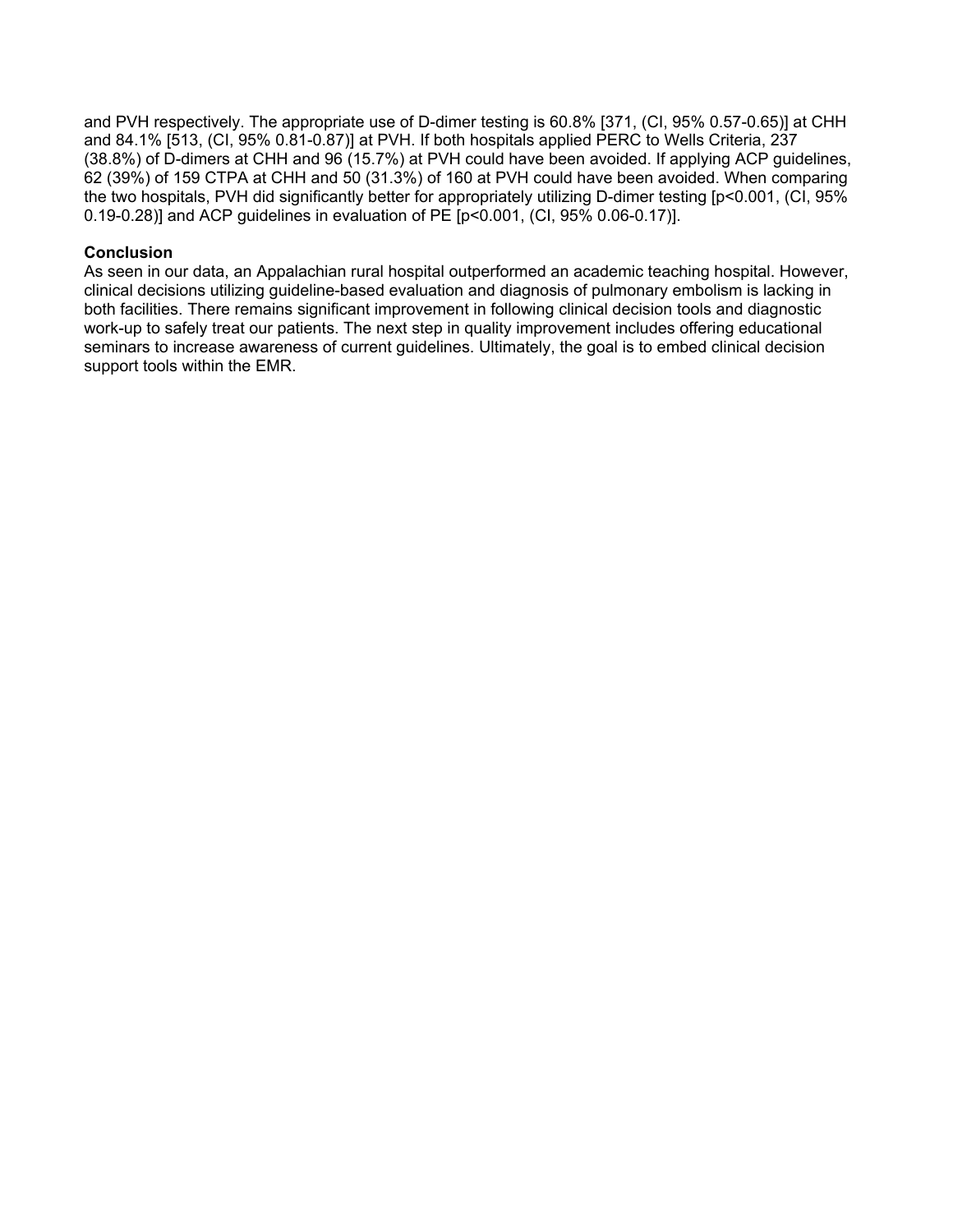**Presenter** Rebecca Hayes, MD

**Presenter Email** hayes79@marshall.edu

**Institution** MUSOM

# **Team Info**

## **Key Participant 1**

**Name** Brandon Merritt

**Institution** MUSOM

## **Key Participant 2**

**Name** Stacee Lewis

**Institution** MUSOM

## **Key Participant 3**

**Name** Joseph Evans, MD

**Institution** MUSOM

## **Key Participant 4**

**Name** Jennifer Gerlach, MD

**Institution** MUSOM

## **Key Participant 5**

**Name** Jessie Shields, MD

**Institution** MUSOM

**Role** Resident or Fellow

**Department**

**Role** Medical Student

#### **Department**

**Role** Medical Student

**Department Pediatrics** 

> **Role** Faculty Member

**Department Pediatrics** 

> **Role** Faculty Member

**Department Pediatrics**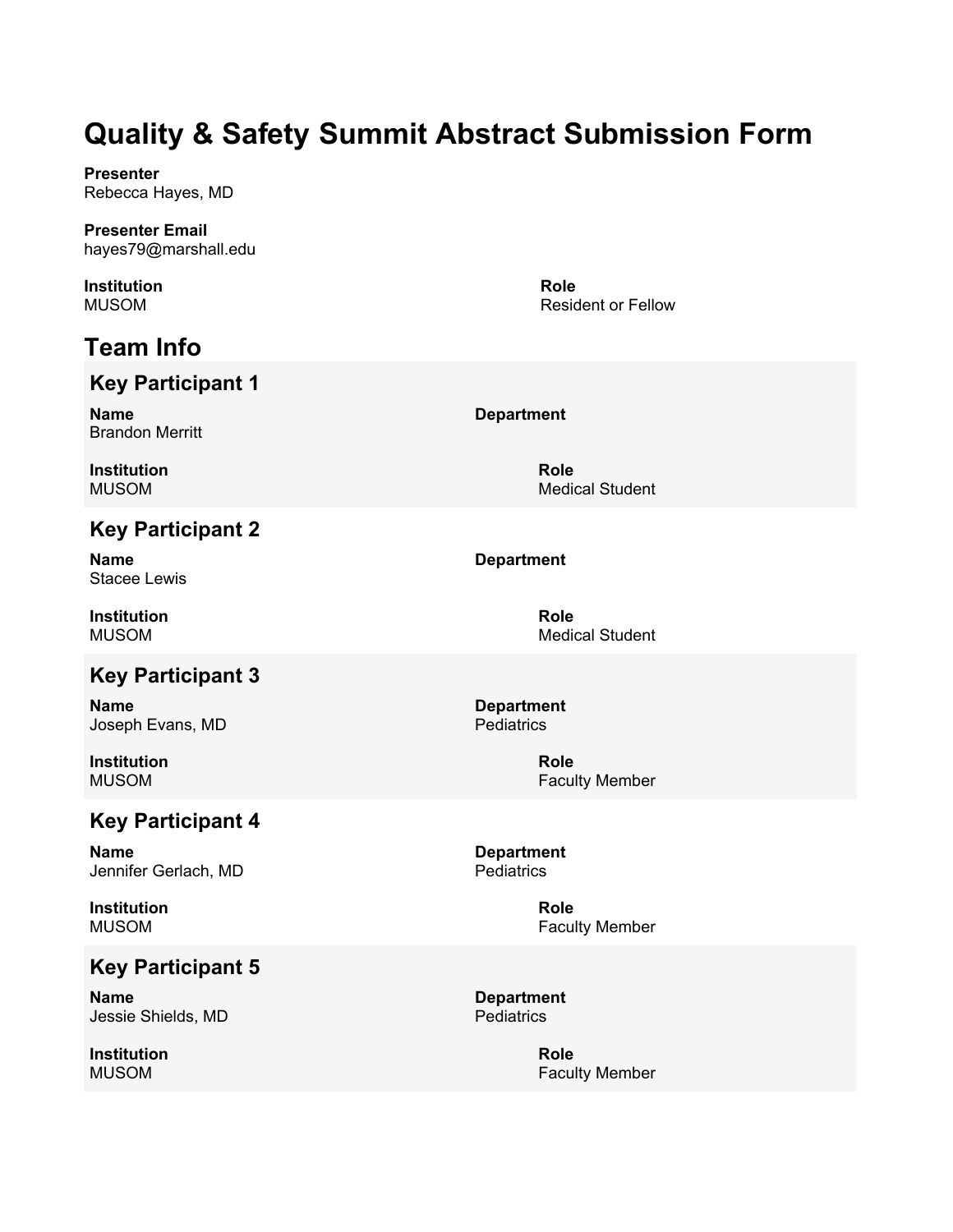# **Abstract**

#### **Title**

Improvement in Physicians' Antibiotic Prescribing Rates for Respiratory Tract Infections in a Private and Urgent Care Setting

#### **Objective**

In pediatrics, broad spectrum antibiotics are commonly prescribed and are often inappropriate. Respiratory conditions account for the majority of visits in which antibiotics are prescribed to children and it is estimated that over 10 million antibiotics are prescribed that are not indicated. Inappropriate antibiotic prescribing rates contribute to the increase in antibiotic resistance as well as more side effects and unnecessary cost.

#### **Methods**

2400 charts of twelve pediatricians were reviewed to obtain baseline antibiotic prescribing rates for upper respiratory tract infections. The prescribing practices were compared between the physicians' office visits and an urgent care setting. The first Plan-Do-Study-Act cycle consisted of physician "report cards" with their antibiotic prescribing rates and appropriateness as well as education on current guidelines for different upper respiratory diagnoses.

#### **Results**

There was no significant difference between the baseline number of antibiotics given for respiratory infections in the private setting versus the urgent care. The overall baseline prescribing rates were similar to the national average, which is estimated to be twice the amount of antibiotics indicated for upper respiratory tract infections. The data for the top physician prescribers of antibiotics has been reviewed post PDSA Cycle 1. The top 4 prescribers have decreased their average antibiotic prescription rates for respiratory tract infections by an average of 23%, indicating higher compliance with the guidelines.

#### **Conclusion**

A quality improvement intervention using audit and feedback in the form of a "report card" led to a significant decrease in pediatricians' antibiotic prescription rates for respiratory tract infections.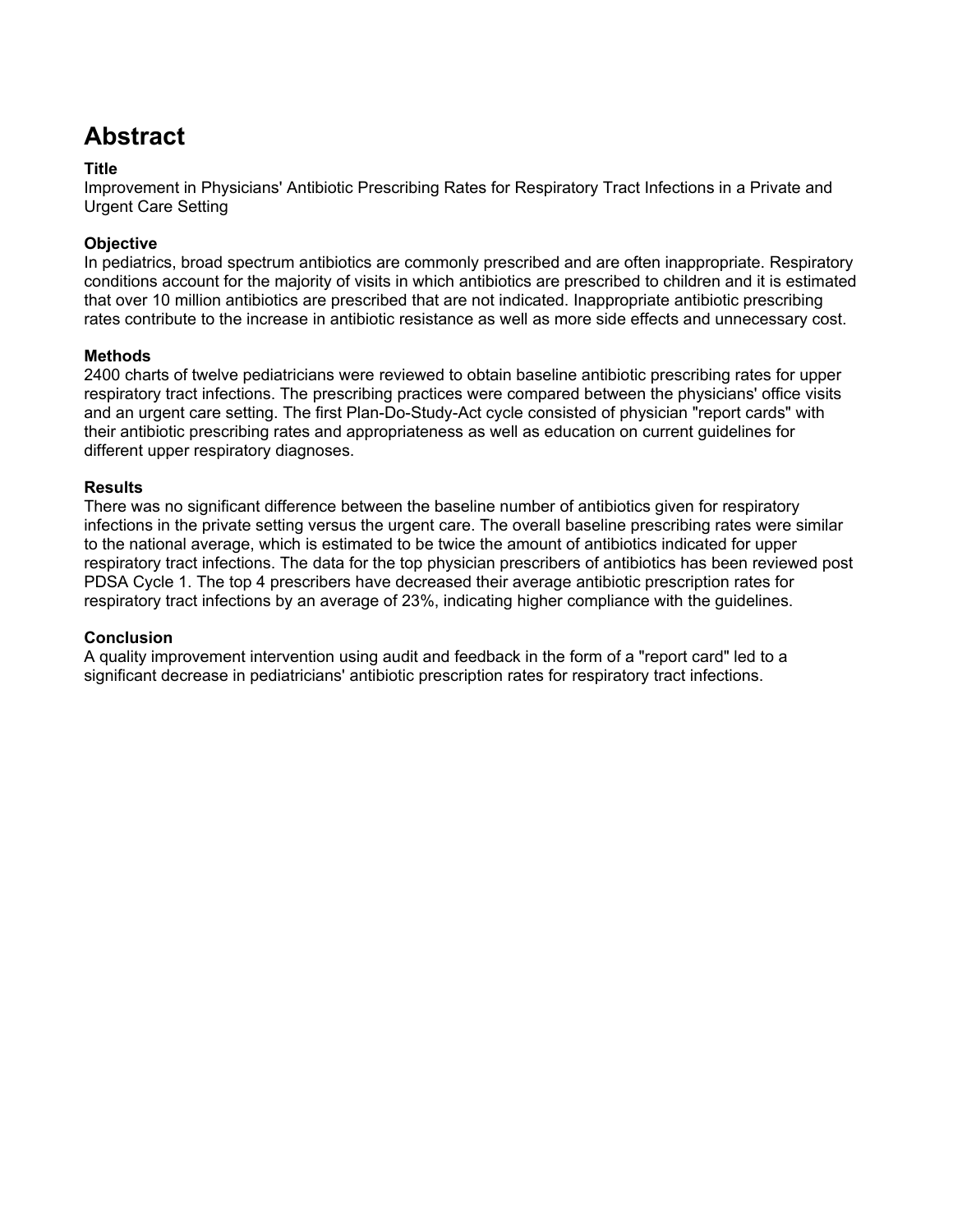**Presenter** Christina Hensley, MD

**Presenter Email** wagner43@marshall.edu

**Institution** MUSOM

# **Team Info**

## **Key Participant 1**

**Name** Susan Flesher, MD

**Institution** MUSOM

## **Key Participant 2**

**Name** Deena Hossino

**Institution** MUSOM

## **Key Participant 3**

**Name** Marie Frazier, MD

**Institution** MUSOM

## **Key Participant 4**

**Name** Jeff Harris, MD

**Institution** MUSOM

### **Key Participant 5**

**Name** Bobby Miller, MD

**Institution** MUSOM

**Role** Resident or Fellow

**Department** Marshall Pediatrics

> **Role** Faculty Member

#### **Department**

**Role** Medical Student

**Department** Marshall Pediatrics

> **Role** Faculty Member

**Department** Marshall Pediatrics

> **Role** Faculty Member

**Department** Marshall Pediatrics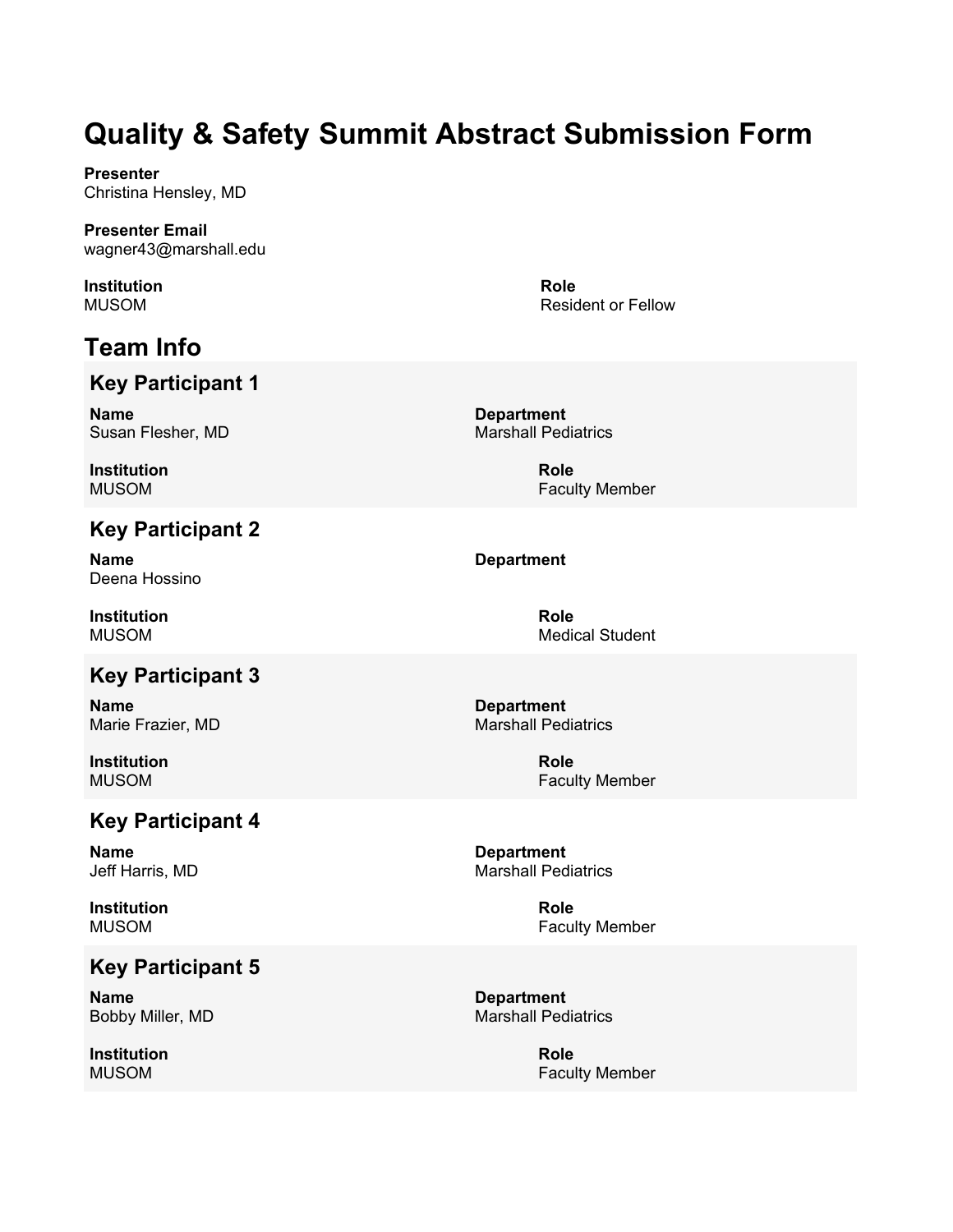## **Key Participant 6**

**Name** Renee Domanico, MD

**Institution** MUSOM

## **Abstract**

#### **Title**

Evaluating the Use of High Fidelity Simulators During Mock Codes in Trying to Improve Both Confidence and Competency in Trainees

#### **Objective**

The goal of this project is to prove that the use of high fidelity simulators during mock code scenarios will improve both self-reported confidence and competency of trainees, more than when compared with regular manikin use during scenarios.

#### **Methods**

Third year medical students were randomized between two groups, high fidelity simulator or regular manikin during their pediatric rotation. Each student took a pre-intervention confidence survey. Both groups had a one hour session with a pediatric intensivist learning a modified PALs algorithm for code training. They were then divided into the two respective groups and had an additional one hour session for hands on training, i.e. CPR, intubation, IO placement. Each student was then tested individually for competency using a standardized code scenario. Then each student took a post-intervention confidence survey.

#### **Results**

There was no statistically significant difference in confidence between study groups; however, there was a statistically significant difference in competence of several components of the scenario, with high fidelity simulator group performing better than regular manikin group. Statistically significant p values were as follows: checking airway ( $p < 0.001$ ), checking breathing ( $p = 0.047$ ), checking pulse ( $p < 0.001$ ), and checking capillary refill ( $p = 0.01$ ).

#### **Conclusion**

The use of the high fidelity simulator did not show any improvement in confidence of trainees with code scenarios when compared to regular manikin. However, the use of the high fidelity simulator did show improvement in competency of some key components of code scenarios when compared with regular manikin.

**Department** Marshall Pediatrics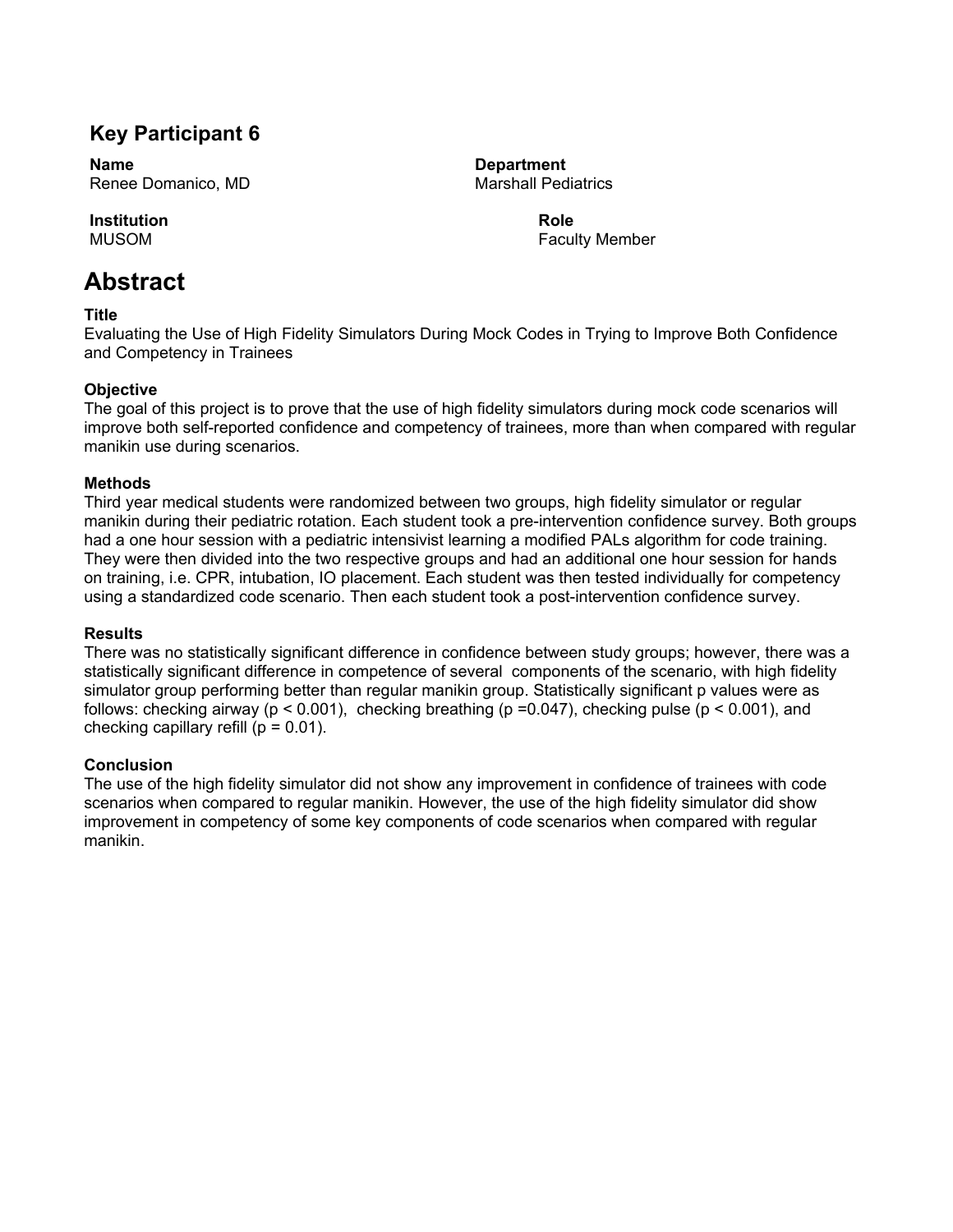**Presenter** Munes Fares MD

**Presenter Email** fares.munes@gmail.com

**Institution** MUSOM

# **Team Info**

## **Key Participant 1**

**Name** Munes Fares

**Institution** MUSOM

## **Key Participant 2**

**Name** Joseph E Evans MD

**Institution** MUSOM

## **Key Participant 3**

**Name** Susan Flesher MD

**Institution** MUSOM

## **Key Participant 4**

**Name** Casey Patick MD

**Institution** MUSOM

## **Key Participant 5**

**Name** Melanie Akers MSN RN

**Institution** CHH

**Role** Resident or Fellow

**Department Pediatrics** 

> **Role** Resident or Fellow

**Department Pediatrics** 

> **Role** Faculty Member

**Department Pediatrics** 

> **Role** Faculty Member

**Department Pediatrics** 

> **Role** Resident or Fellow

**Department Pediatrics** 

> **Role** CHH Employee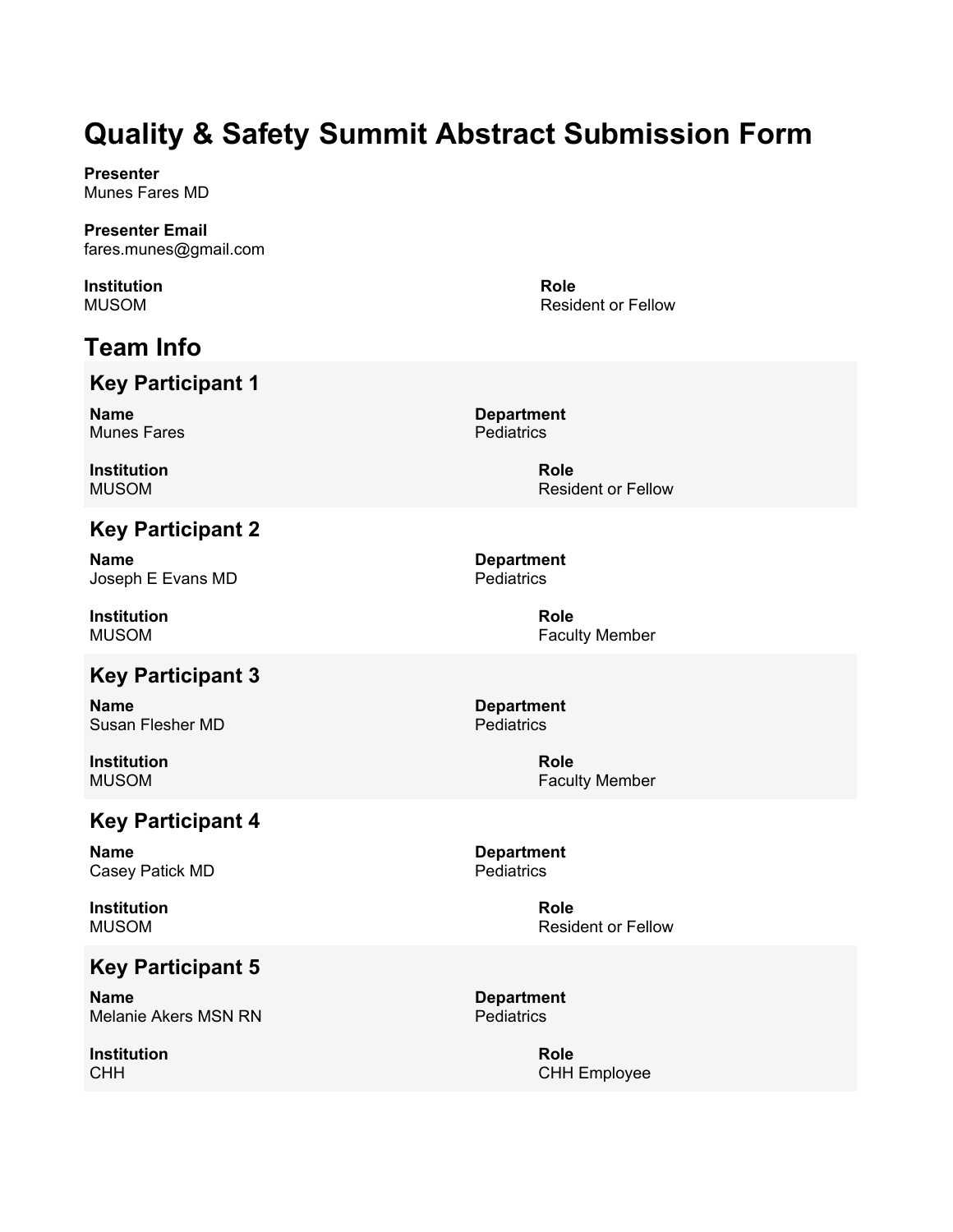## **Key Participant 6**

**Name** Jennifer Biber MD

**Institution** MUSOM

## **Abstract**

**Title**

Revamping Morbidity and Mortality Conferences to Improve Quality of Health Care

#### **Objective**

The Morbidity and Mortality (M&M) conference has existed and evolved through the years as a tool for health care professionals to review and examine medical errors and adverse outcomes to prevent their recurrence. Multiple projects have been performed in different institutions to transform the M&M conference to positively impact the quality of health care.We believe that the M&M conferences in Cabell Huntington Hospital can also be revamped and restructured to serve as more efficient tools in improving safety and quality of health care.

#### **Methods**

We will perform multiple cross-sectional survey studies, and serial run charts and analyses pre and post the implementation of the new structure of the M&M conference. The surveys will be circulated to the attendees of the M&M conferences. This will include attending physicians, resident physicians, nurses, pharmacists, and respiratory therapists in Cabell Huntington Hospital (CHH). We will start with the department of pediatrics, and then generalize the same process to other departments in the hospital. Outcomes of interest include: quantity and diversity of conference attendance, the mean number of cases discussed, type of cases discussed, the number of suggested quality improvement interventions during conferences, attitudes of attendees toward the new conference structure.

#### **Results**

A good portion (41%) of the surveyed audience of the pediatric M&M conferences agrees that the attendance and participation in these conferences are multidisciplinary. On the other hand, the revision of attendance sheets of old pediatric M&M conferences (2014-2016) showed a lack of multidisciplinary attendance and participation. The old conference lacks standardized structure or framework. The majority of presenters did not use any root-cause analysis during their preparation for the discussed cases.Mortality cases were more discussed than morbidity cases. No quality improvement interventions were adopted throught the old conferences.

#### **Conclusion**

A conceptual framework was instituted for the cases presenters to use during preparation for the new pediatric M&M conferences. The moderator of the conference will orient the presenters and explain the framework prior to their case presentations. A new root-cause analysis tool, Learn from Defect (LFD), was adopted to be used. This new tool is hypothesized to be simpler for root-cause analysis use. A follow-up survey is to be circulated at the end of the academic year.

**Department Pediatrics**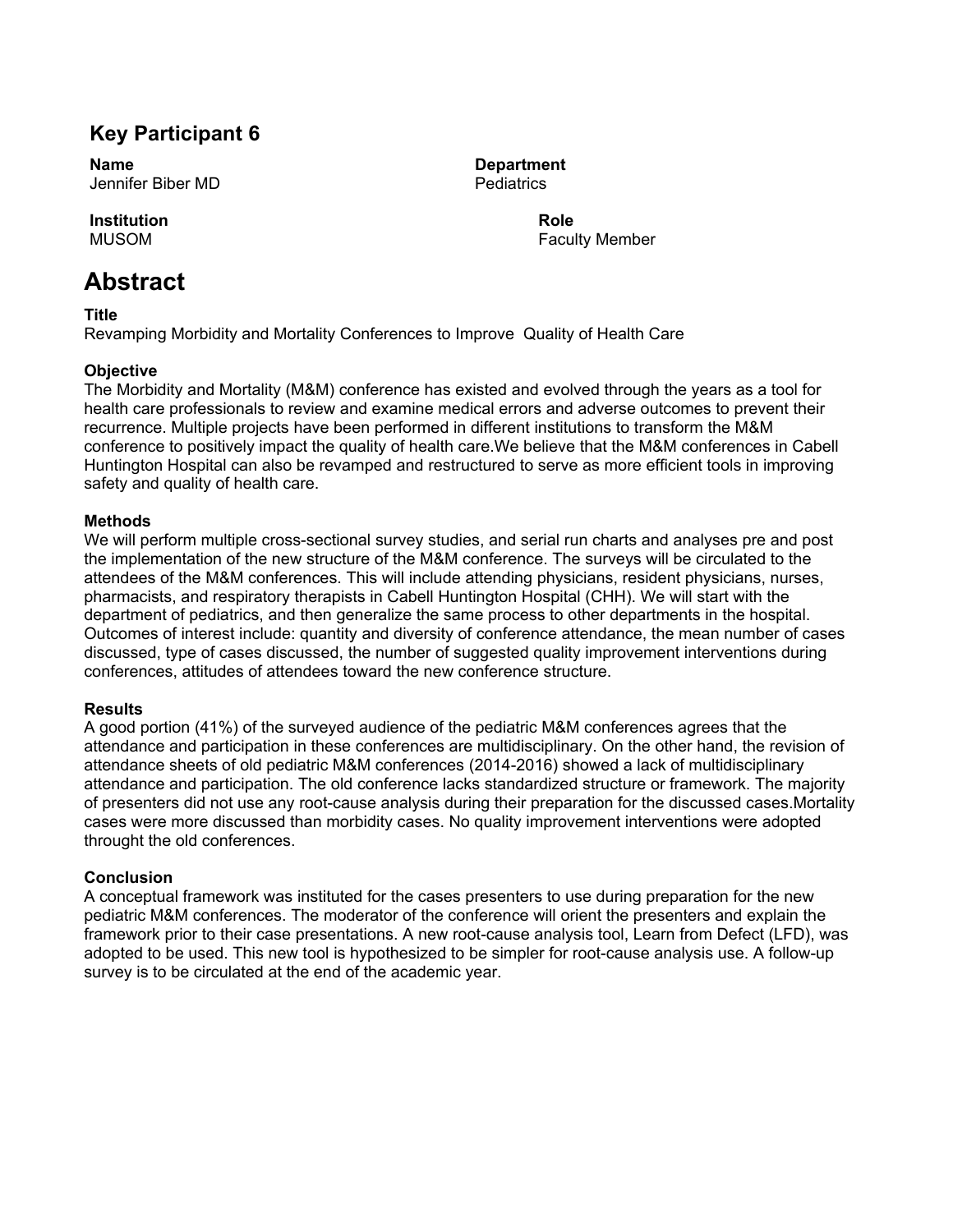**Presenter** Ala Nijim, MD

**Presenter Email** nijim@marshall.edu

**Institution** MUSOM

# **Team Info**

## **Key Participant 1**

**Name** Hisham Hirzallah

**Institution** MUSOM

## **Key Participant 2**

**Name** Ashwini Mallad

**Institution** MUSOM

## **Key Participant 3**

**Name** Damir Kusmic

**Institution** MUSOM

## **Key Participant 4**

**Name** Ala Nijim

**Institution** MUSOM

## **Key Participant 5**

**Name** Sutoidem Akpanudo

**Institution** MUSOM

**Role** Resident or Fellow

**Department** Internal Medicine

> **Role** Resident or Fellow

**Department** Internal Medicine

> **Role** Resident or Fellow

**Department** Internal Medicine

> **Role** Resident or Fellow

**Department** Pulmonary Medicine

> **Role** Resident or Fellow

**Department** Internal Medicine

> **Role** Resident or Fellow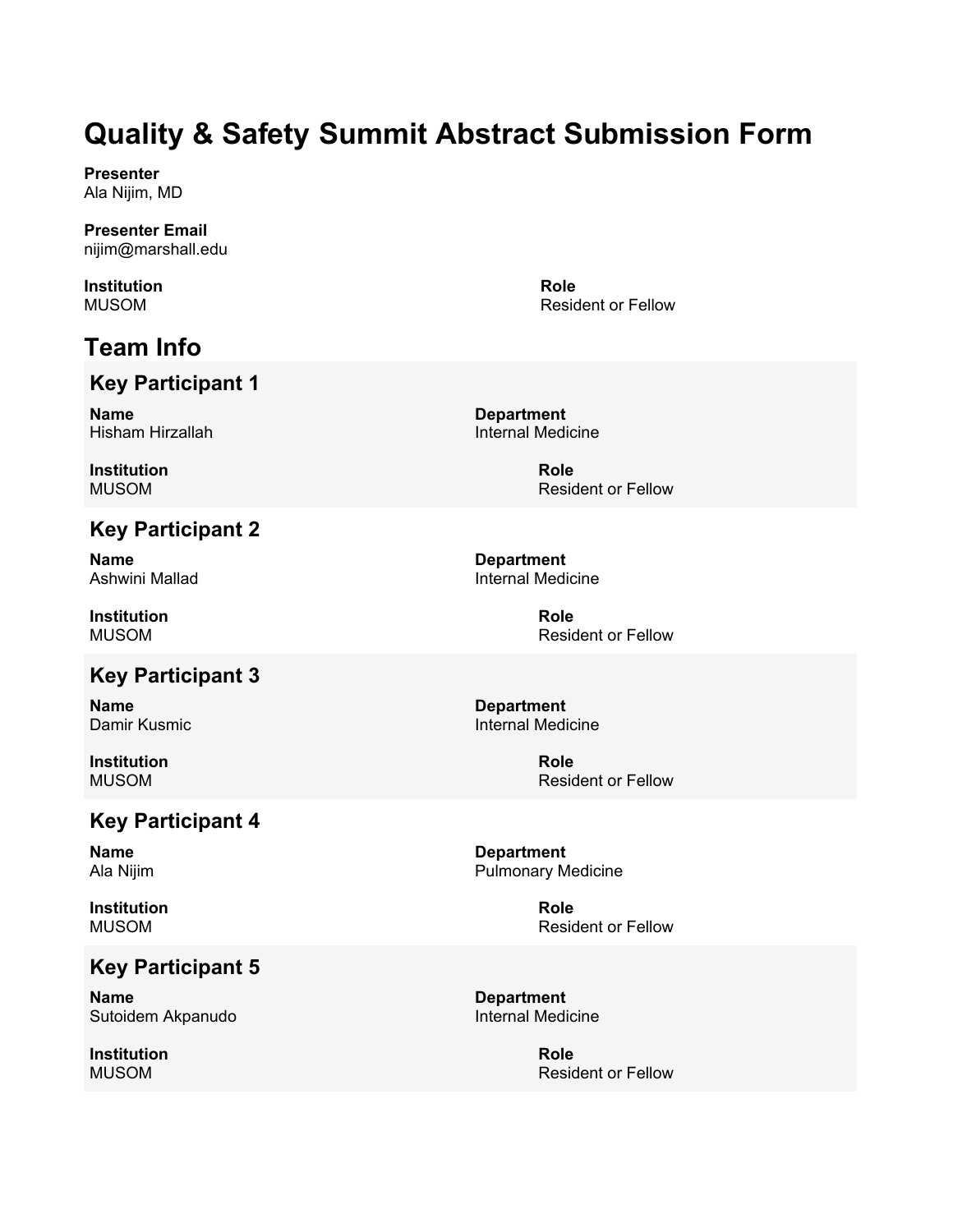## **Key Participant 6**

**Name** Mehiar El-Hamdani

**Institution** MUSOM

## **Abstract**

**Title**

Commercial Peripheral Arterial Disease Screening Outside the Scope of Established Guidelines

#### **Objective**

Current USPSTF peripheral artery disease (PAD) screening recommendations include a one-time screen for Abdominal Aortic Aneurysm (AAA) in men older than 65 who have ever smoked, they recommend against screening for Carotid Artery Stenosis (CAS) in asymptomatic individuals, and have inconclusive evidence for Ankle Brachial Index (ABI) screening. There are numerous commercially available screening tools at many hospitals throughout the country where preventive screening is practiced outside the scope of national guidelines.

Aim is to examine the appropriateness of commercially available PAD screening programs in the general population.

#### **Methods**

Our hospital has a program that allows the public to obtain screening for PAD regardless of risk factors or symptoms. This includes an ABI measurement and ultrasound screening for AAA and CAS for the price of \$90-100. Participants' answers a questionnaire related to their symptoms and risk factors. A patient can obtain one to three of the above tests regardless of their answers on the questionnaire. After Institutional Review Board approval, we retrospectively collected data from 2013-2016, compromising a total of 603 individuals. The data included patient's answers to the questionnaire and measurements from the above tests, analyzed using SPSS and reported as descriptive statistics.

#### **Results**

Our analysis included 566 patients, 43 were excluded due to repeat screening. 212 (37.4%) were male and 354 (62.5%) were female. Of the males, 38 (17.9 %) were less than age 55 and 132 (82%) were over the age of 55. Of the females, 89 (35.3%) were less than age 65 and 162 (64.2%) were over the age of 65. Hypertension was encountered in 58.3% of the study population, 33.7% had history of smoking, 16.3% were diabetic, 7.2% had coronary artery disease and 6% had a history of stroke.

Positive tests were defined as an ABI less than 0.9 in one or both sides, a carotid US ratio of internal carotid artery to common carotid artery greater than 4.0 on one or both sides, and an anterior-posterior or transverse aortic diameter greater than 5 cm. Positive tests were obtained in 19 (3.4%) individuals for ABI, 1 (0.2%) for carotid US, and 2 (0.4%) for abdominal US.

#### **Conclusion**

Based on the small percentage of positive tests results obtained, we concluded that such screening programs have a very low yield. Furthermore, false positive results, increased patient anxiety, unnecessary cost, and interventions with consequent side effects further argue against the use of such screening. In conclusion, we urge against the practice of commercial preventive screening tests for PAD in the general population.

**Department** Internal Medicine/ Cardiology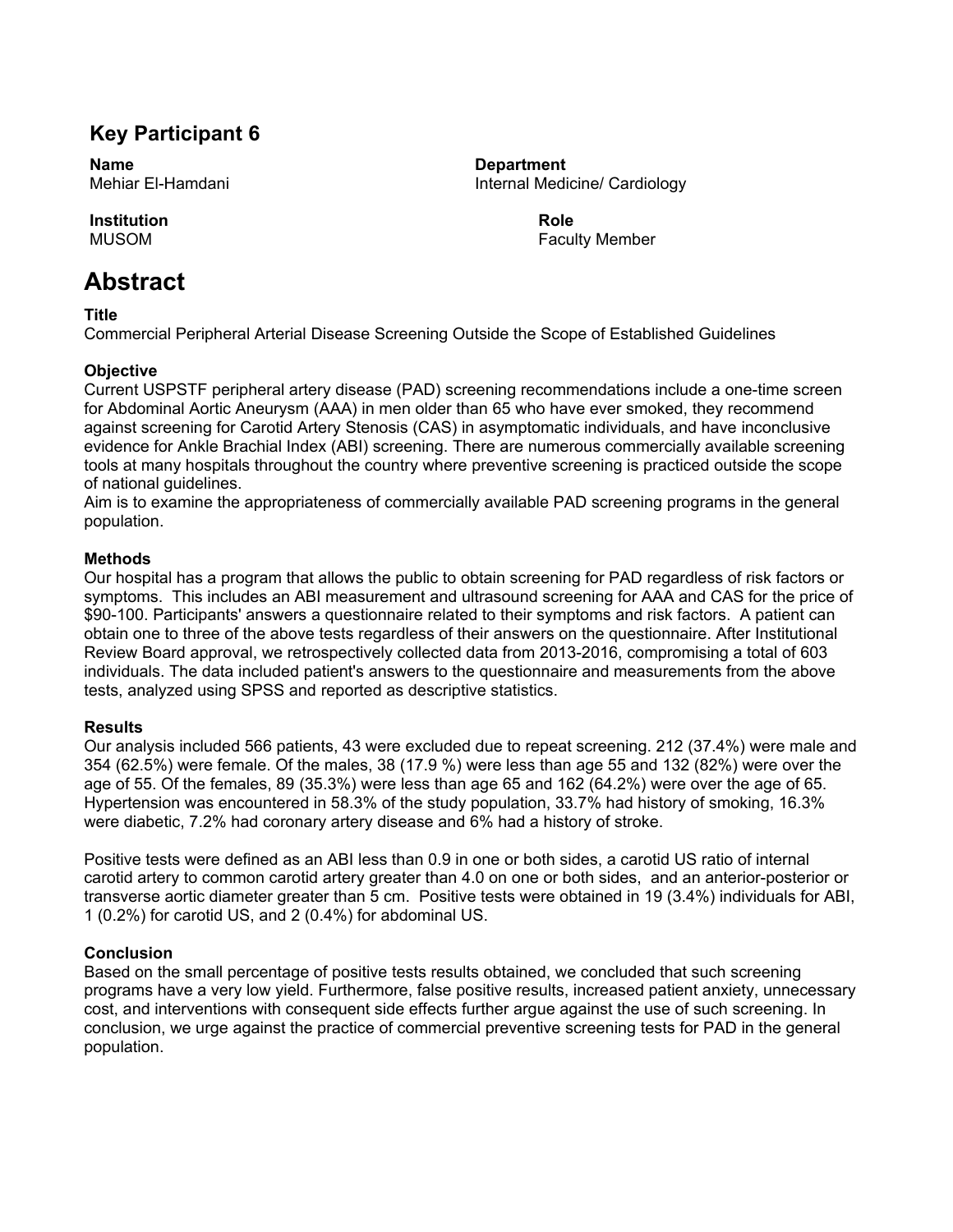**Presenter** Malav Shah, DDS, Andrea Hoke, DDS

**Presenter Email** shahma@marshall.edu

**Institution** MUSOM

# **Team Info**

## **Key Participant 1**

**Name** Malav Shah

**Institution** MUSOM

## **Key Participant 2**

**Name** Andrea Hoke

**Institution** MUSOM

## **Key Participant 3**

**Name** Joey Roy, DDS

**Institution** MUSOM

## **Key Participant 4**

**Name** Darshana Shah

**Institution** MUSOM

## **Key Participant 5**

**Name** Raj Khanna, DMD, MD

**Institution** MUSOM

Resident or Fellow

**Role**

**Department** Marshall Oral Surgery and Dentistry

> **Role** Resident or Fellow

**Department** Marshall Oral Surgery and Dentistry

> **Role** Resident or Fellow

**Department** Marshall Oral Surgery and Dentistry

> **Role** Faculty Member

#### **Department**

**Role** Faculty Member

**Department** Marshall Oral Surgery and Dentistry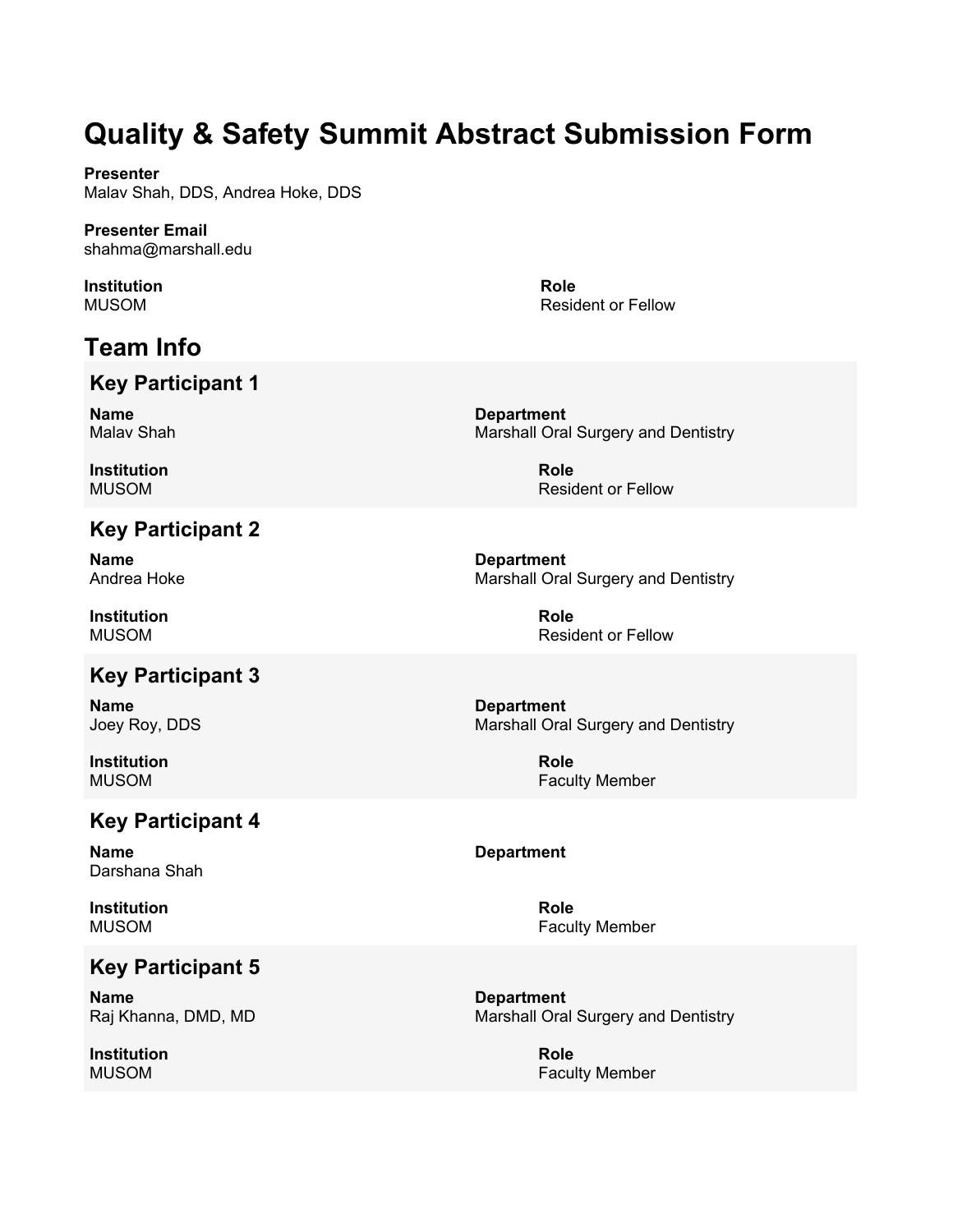# **Abstract**

#### **Title**

Decreasing Registration, while Increasing Chair time

#### **Objective**

The objective of project is to minimize the amount of time taken from 30 minutes to 10 minutes for a new dental patient arriving for the appointment to be ready for dental exam

#### **Methods**

Phase 1:

We will collect the following times as a baseline for each NEW Dental Patient:

- 1. Patient check in time
- 2. Patient turns in paperwork for HIPPA consent and Med History
- 3. Patient is ready to be seated in dental chair
- 4. Patient seated in dental chair
- 5. Time patient seen by the dentist

#### Phase 2:

On selected patients, we will collect the following times for NEW Dental Patient:

- 1.Patient check in time (Patient only given HIPPA consent form)
- 2.Patient turns in paperwork for HIPPA consent
- 3.Patient ready to be seated in dental chair
- 4.Patient seated in dental chair (Assistant will help patient fill out Med History form)
- 5.Time when the Med History is completed by the assistant

6.Time patient seen by the dentist

Plan:

Phase 1 will be implanted from 4/17 to 4/28/17 Analyze baseline data Phase 2 will be implement from 5/8 to 5/19/17 Analyze phase 2 data and modify plan Repeat the project with new implemented plan Collect data from 5/29 to 6/9/17

#### **Results**

Initial data suggests that the amount of time taken before a new dental patient was seen by a dentist was 20 minutes. Results to be updated after the new baseline and phase 2 data.

#### **Conclusion**

Conclusion to be determined at the end of project.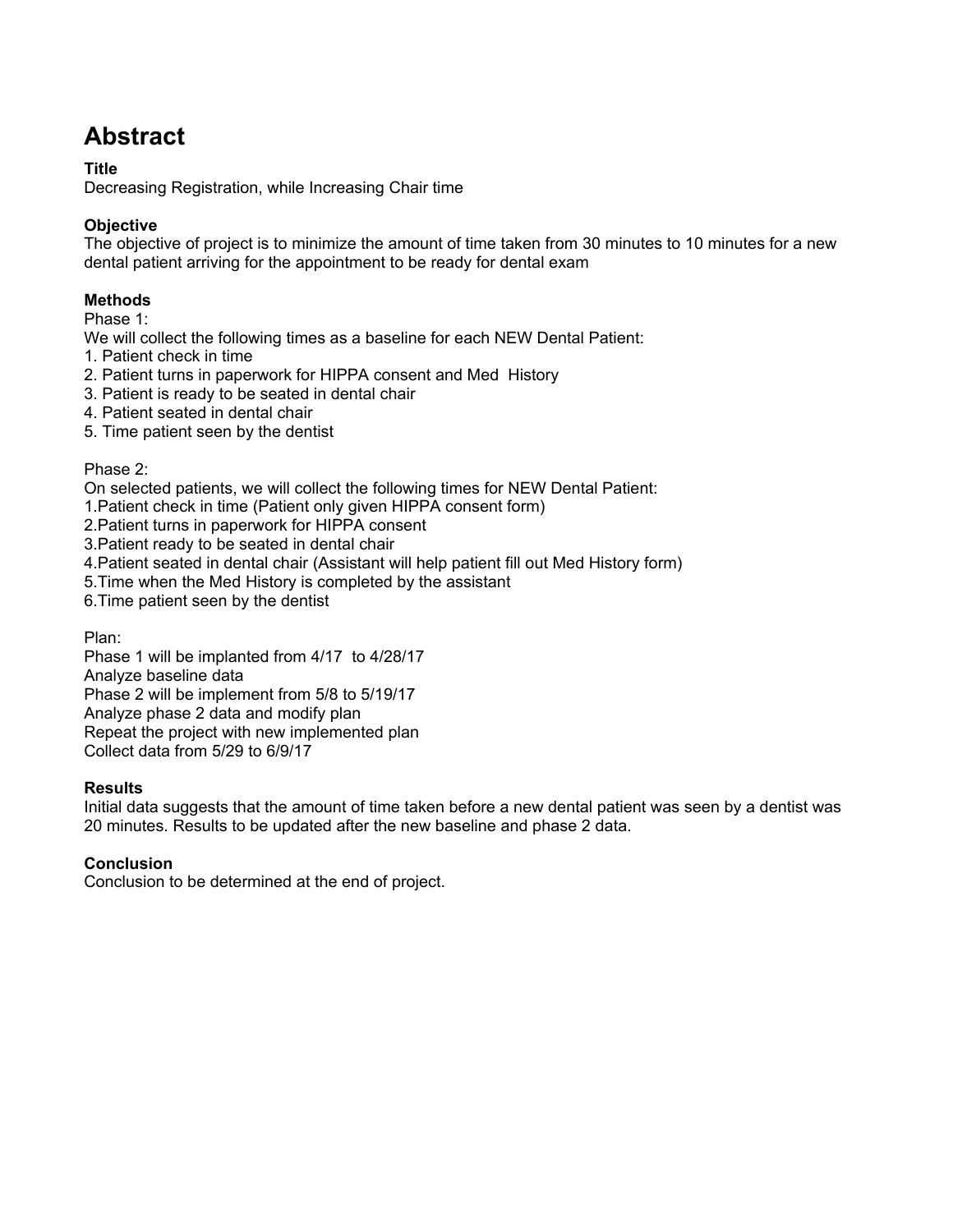**Presenter** Kevin White, MD

**Presenter Email** whiteke@marshall.edu

**Institution** MUSOM

# **Team Info**

## **Key Participant 1**

**Name** Nadim Bou Zgheib

**Department** Obstetrics and Gynecology

**Role**

**Institution** MUSOM

## **Key Participant 2**

**Name** Brenda Mitchell, MD

**Institution** MUSOM

## **Abstract**

**Title** Enhanced Recovery After Cesarean Section: A Quality Improvement Project

#### **Objective**

We aim to implement and evaluate the efficacy of an enhanced recovery after surgery protocol for those that undergo cesarean section that includes a multimodal pain regimen that approaches pain control by utilizing different mechanisms of action. This protocol will utilize liposomal bupivacaine, acetaminophen, tramadol and oxycodone as needed in reducing the overall opioid need by patients in our unique population that is largely obese, unhealthy, with heavy tobacco use and in an area heavily afflicted by the opioid epidemic.

#### **Methods**

We plan to implement the protocol to all patients who undergo cesarean delivery by physicians who agree to utilize the protocol. For the purposes of data analysis, we will include non-emergent cesarean delivery after 34 weeks. Informed consent will be obtained from those utilized for data analysis, as liposomal bupivacaine is new and not the current standard of care. Patient medical records will be evaluated for demographics, surgical characteristics, opioid type and dose, pain scores, length of stay and complications. Opioids were converted to oral morphine dose equivalents. This will then be compared to a random sample of 50 retrospective cases.

#### **Results**

Preliminary data of the control group show a mean age of 27, BMI 34.8 with 78% obesity and 22% of those

Resident or Fellow

**Role** Faculty Member

**Department** Obstetrics and Gynecology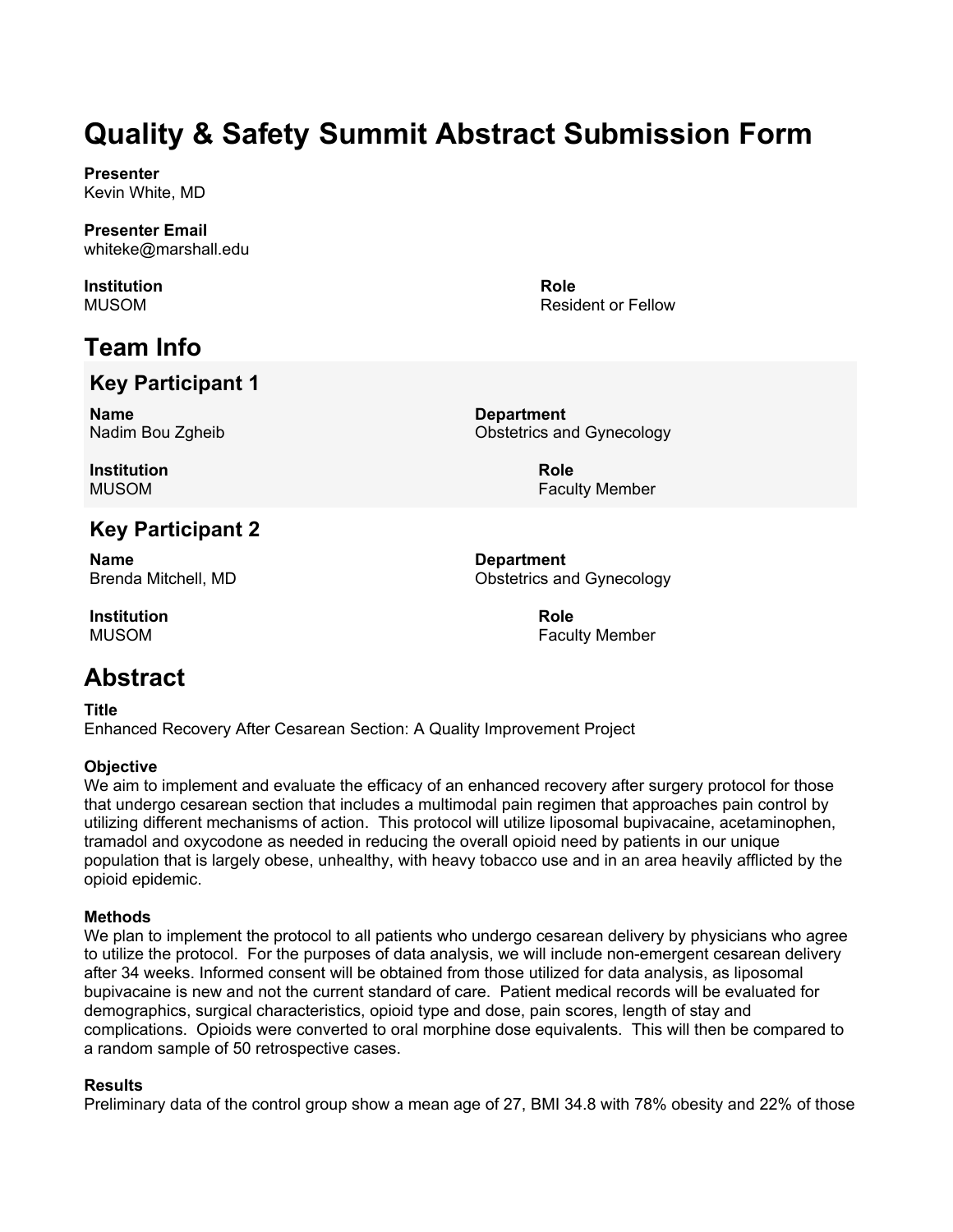morbidly obese. 28% of patients are current smokers. 72% of cesarean deliveries were repeat cesarean delivery. Day of surgery, day 1, day 2, and oral morphine dose equivalents were 16.1mg, 44.0mg, 37.0mg, and 24.5mg, respectively with a total dose of 113.2mg. Pain scores on the day of surgery score on day 0, day 1, day 2, day 3 and overall mean score were, 3.77, 3.85, 3.98, 3.83 and 3.86, respectively with only 22% of patients achieving the pain goal of a score less than 3.

#### **Conclusion**

Mann-Whitney test showed to have 80% power with an alpha of 0.05 in order to detect of reduction of 30% in opioid use and 20% reduction in pain we need 43 and 31 patients, respectively, per group. After implementation of this protocol we expect to see 50% reduction in opioids and 20% reduction in pain scores.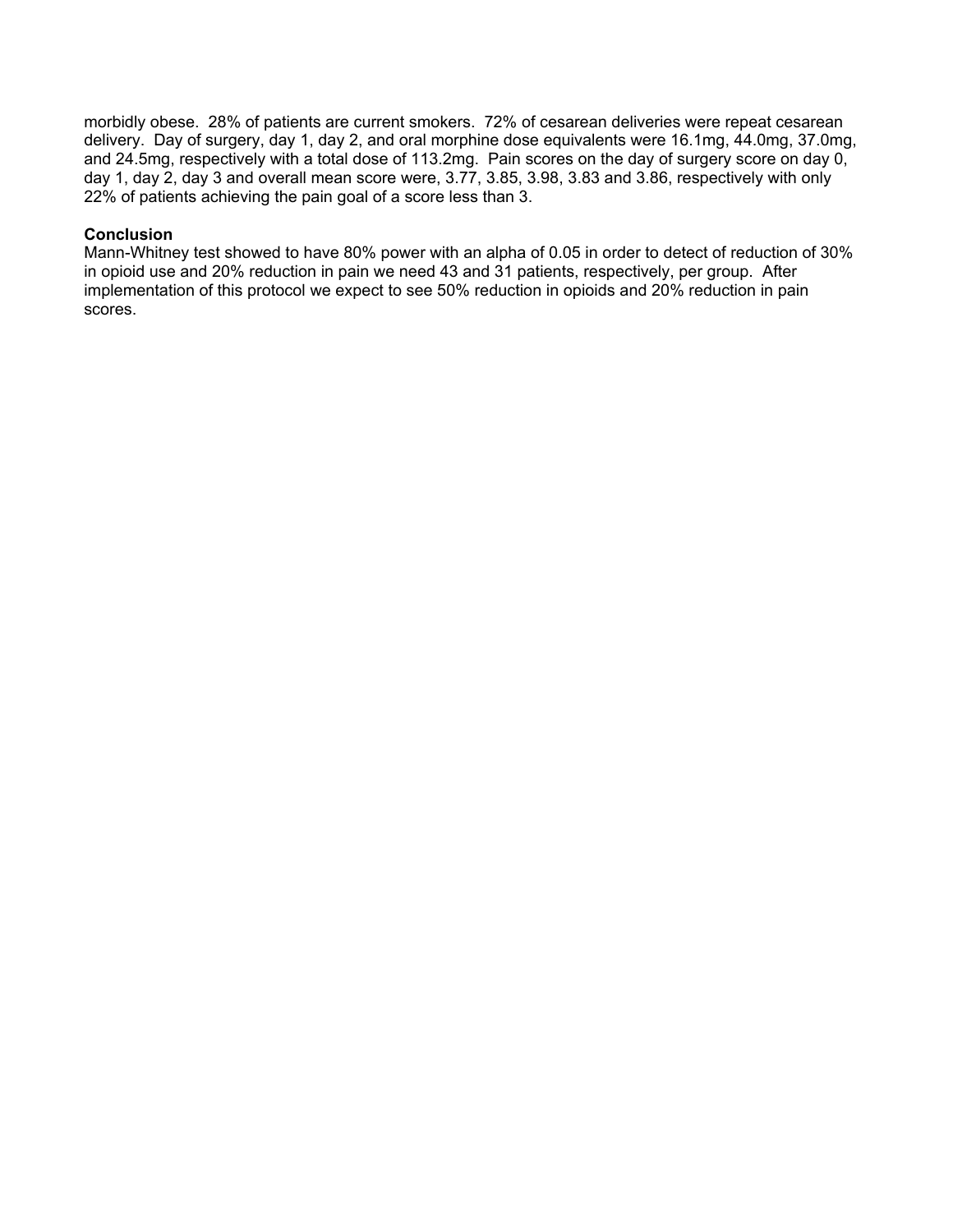**Presenter** Kevin White, MD

**Presenter Email** whiteke@marshall.edu

**Institution** MUSOM

# **Team Info**

## **Key Participant 1**

**Name** Nadim Bou Zgheib

**Institution** MUSOM

## **Key Participant 2**

**Name** William Wallace, M.D.

**Institution** MUSOM

## **Key Participant 3**

**Name** Todd Gress, MD, MPH

**Institution** MUSOM

**Role** Resident or Fellow

**Department** Obstetrics and Gynecology

> **Role** Faculty Member

**Department** Perioperative Medicine

> **Role** Faculty Member

**Department** Internal Medicine

> **Role** Faculty Member

## **Abstract**

#### **Title**

Reducing Postoperative Opioid Use After Minimally Invasive Gynecologic Surgery with Enhanced Recovery

#### **Objective**

We aimed to evaluated the efficacy of a multimodal pain regimen that approaches pain control by utilizing different mechanisms of action. This protocol utilized liposomal bupivacaine, acetaminophen, tramadol and oxycodone as needed in reducing the overall opioid need by patients after undergoing minimally invasive gynecologic surgery in our unique population that is largely obese, unhealthy, with heavy tobacco use and in an area heavily afflicted by the opioid epidemic.

#### **Methods**

We conducted a retrospective study wherein a sample of 100 (50 multimodal group and 50 controls) were taken from 433 eligible cases conducted over a 1 year period. Patient medical records were evaluated for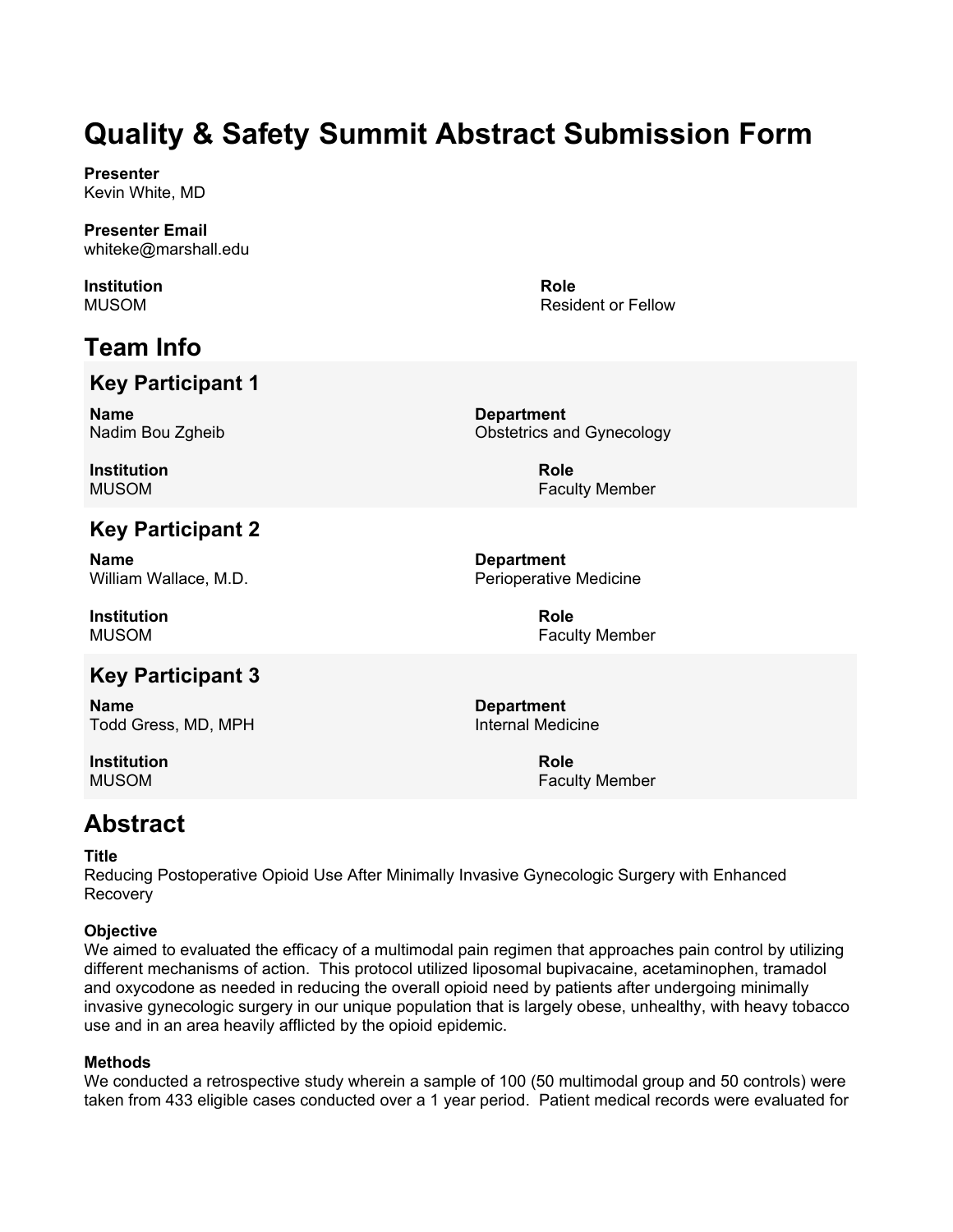demographics, surgical characteristics, opioid type and dose, pain scores, length of stay and complications. Opioids were converted to oral morphine dose equivalents.

#### **Results**

Overall opioid need decreased by 54% (75.1mg versus 35.5mg, p<0.0001). For obese patients overall opioids decreased by 47% (72.1mg versus 37.8mg, p<0.001) and the morbidly obese by 54% (75.7mg versus 34.8mg, p<0.01). For those with benign disease overall opioid decreased by 44% (73.5mg versus 41.0mg, p<0.01) and those with malignancy decreased by 62% (78.9 versus 30.0, p<0.01).

#### **Conclusion**

A multimodal approach to pain control is an acceptable alternative to traditional methods of pain control, regardless of BMI, for those with benign or malignant disease and decreases opioid use by 44 to 62 with no concomitant increase in pain scores and may decrease pain by 9 to 24 percent. These data allowed for the creation of an ERAS for gynecology order set with the goal that after implementation will have 80% utilization.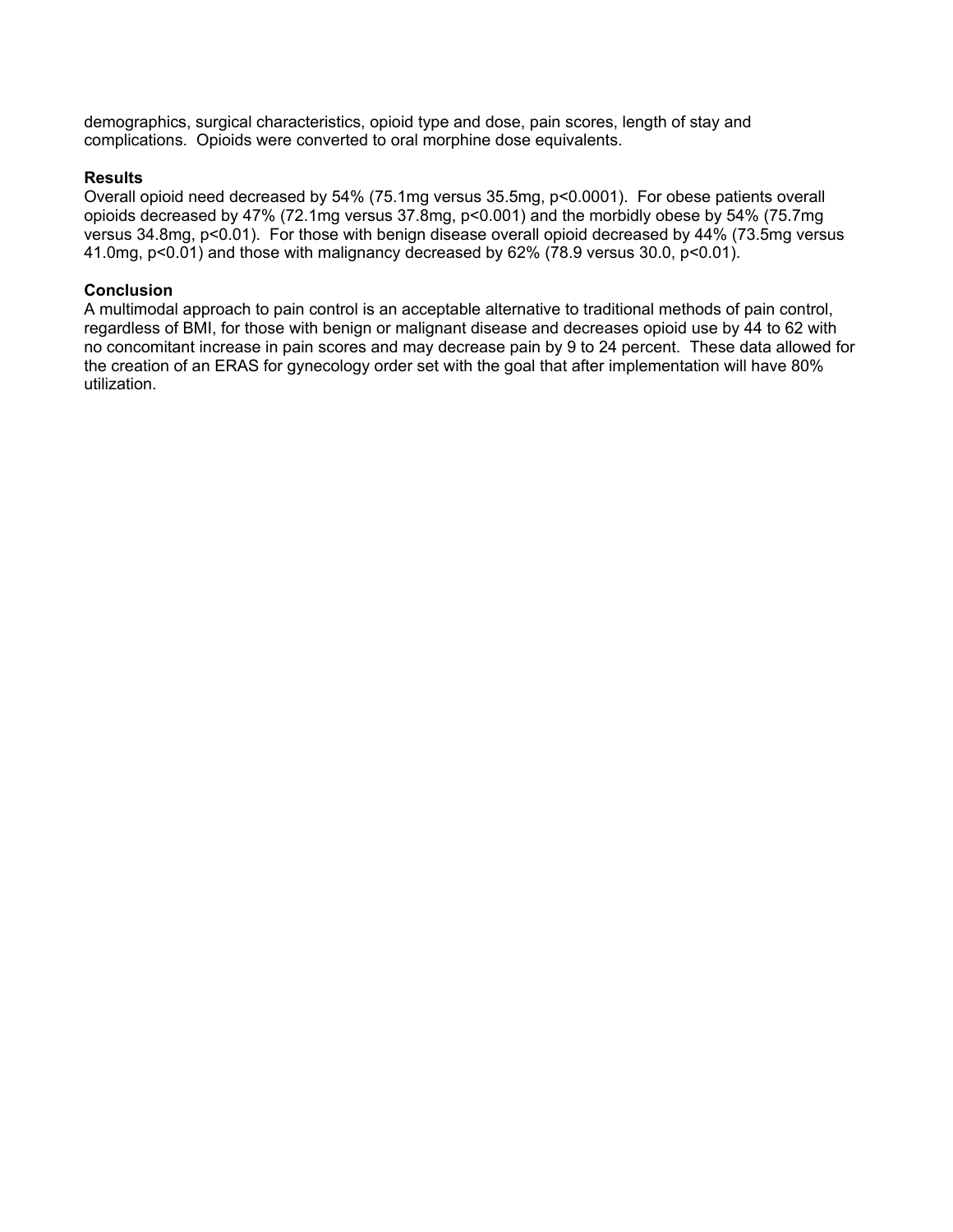**Presenter** Thao Wolbert, MD

#### **Presenter Email** thaotwolbert@gmail.com

**Institution** MUSOM

# **Team Info**

## **Key Participant 1**

**Name** Thao Wolbert **Department Surgery** 

**Role**

**Role**

Resident or Fellow

**Institution** MUSOM

## **Key Participant 2**

**Name** Rahman Barry, MD

**Institution** MUSOM

## **Key Participant 3**

**Name** Amanda Arrington, MD

**Institution** MUSOM

**Department Surgery** 

> **Role** Resident or Fellow

Resident or Fellow

**Department** Surgery

> **Role** Faculty Member

## **Abstract**

#### **Title**

Rectal Cancer on the Rise in Young People: Screening Strategies

#### **Objective**

Colorectal cancer (CRC), which has long been considered a disease affecting older individuals, is now targeting individuals under 50 years old. While the overall rate of colorectal cancer has remained stable, multiple studies have demonstrated an alarming increase in the incidence of rectal cancer in younger patients (age <50) nationwide for unclear reasons. Approximately one in seven new cases will be diagnosed under age 50. We hypothesize that the rate of rectal cancer (RC) in younger individuals has increased at a higher rate in rural Appalachia.

This study aims to identify risk factors predisposing to early rectal cancer to allow for earlier detection in young patients affected in rural Appalachia. The tendency for healthcare providers to disregard the possibility of RC in younger patients and attribute these findings to hemorrhoids and other benign